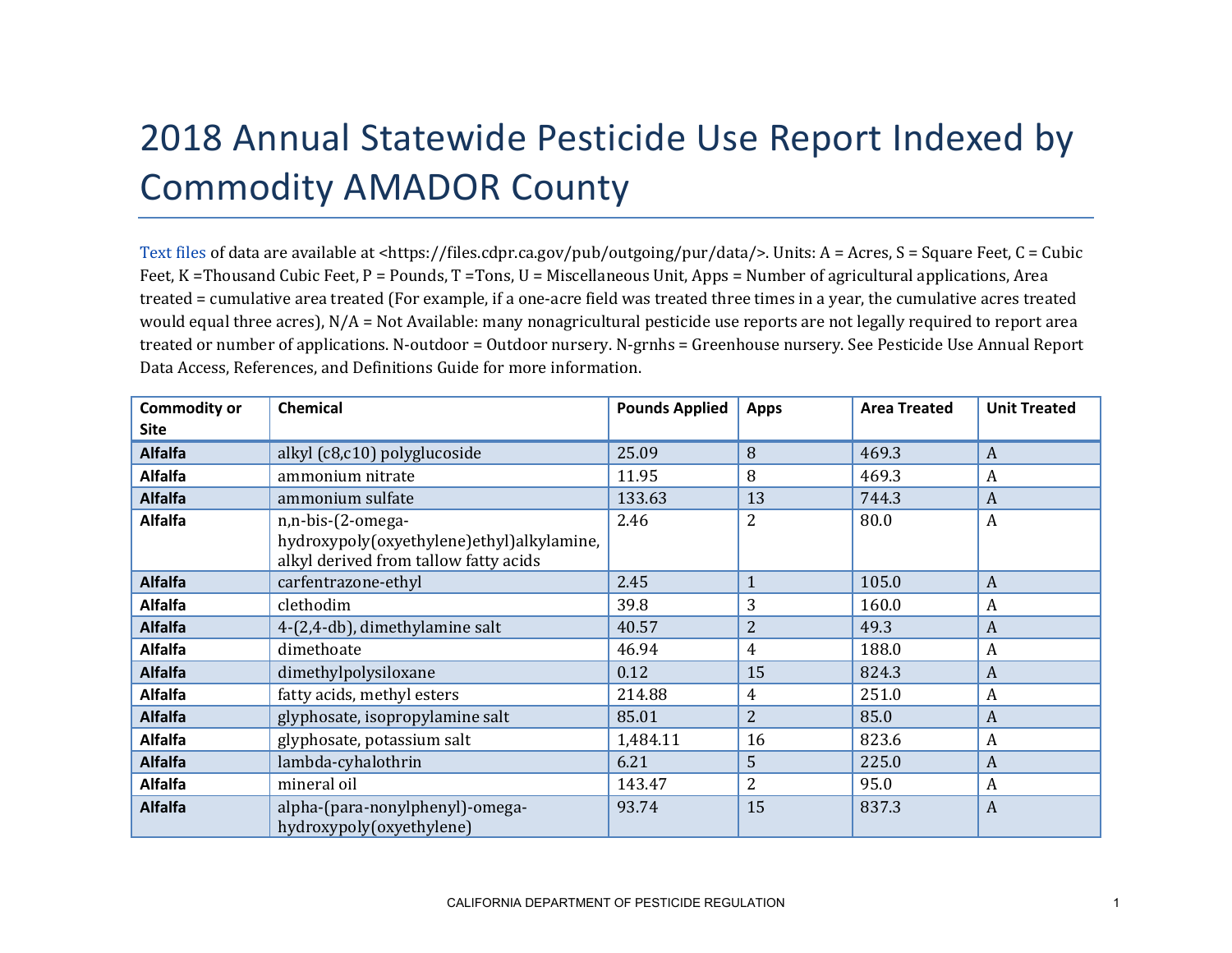| <b>Commodity or</b><br><b>Site</b> | Chemical                                       | <b>Pounds Applied</b> | <b>Apps</b>    | <b>Area Treated</b> | <b>Unit Treated</b> |
|------------------------------------|------------------------------------------------|-----------------------|----------------|---------------------|---------------------|
| <b>Alfalfa</b>                     | paraquat dichloride                            | 59.01                 | $\overline{2}$ | 95.0                | $\overline{A}$      |
| <b>Alfalfa</b>                     | pendimethalin                                  | 162.18                | $\overline{4}$ | 172.0               | $\overline{A}$      |
| <b>Alfalfa</b>                     | polyacrylamide, polyethylene glycol<br>mixture | 0.76                  | $\overline{2}$ | 80.0                | $\boldsymbol{A}$    |
| <b>Alfalfa</b>                     | polyethylene glycol                            | 14.8                  | 8              | 469.3               | $\overline{A}$      |
| <b>Alfalfa</b>                     | propylene glycol                               | 3.52                  | $\overline{2}$ | 80.0                | $\boldsymbol{A}$    |
| <b>Alfalfa</b>                     | pyraflufen-ethyl                               | 0.35                  | $\mathbf{1}$   | 105.0               | $\boldsymbol{A}$    |
| <b>Alfalfa</b>                     | saflufenacil                                   | 11.15                 | $\overline{4}$ | 251.0               | $\boldsymbol{A}$    |
| <b>Alfalfa</b>                     | sulfuric acid                                  | 1.41                  | $\overline{2}$ | 80.0                | $\overline{A}$      |
| <b>Alfalfa</b>                     | tall oil fatty acids                           | 14.8                  | 8              | 469.3               | $\boldsymbol{A}$    |
| <b>Blackberry</b>                  | glyphosate, potassium salt                     | 0.17                  | $\mathbf{1}$   | 0.5                 | $\overline{A}$      |
| <b>Forage</b><br>hay/silage        | carfentrazone-ethyl                            | 0.73                  | $\mathbf{1}$   | 50.0                | $\boldsymbol{A}$    |
| <b>Forage</b><br>hay/silage        | 2,4-d, dimethylamine salt                      | 28.37                 | $\mathbf{1}$   | 50.0                | $\boldsymbol{A}$    |
| Forage<br>hay/silage               | polyacrylamide, polyethylene glycol<br>mixture | 0.23                  | $\mathbf{1}$   | 50.0                | $\boldsymbol{A}$    |
| <b>Forage</b><br>hay/silage        | tribenuron-methyl                              | 0.31                  | $\mathbf{1}$   | 20.0                | $\overline{A}$      |
| Forest,<br>timberland              | aminopyralid, triisopropanolamine salt         | 9.25                  | 10             | 62.0                | $\boldsymbol{A}$    |
| Forest,<br>timberland              | glyphosate, dimethylamine salt                 | 1,136.72              | 23             | 323.5               | $\overline{A}$      |
| Forest,<br>timberland              | glyphosate, isopropylamine salt                | 4,027.54              | 45             | 718.6               | $\boldsymbol{A}$    |
| Forest,<br>timberland              | glyphosate, potassium salt                     | 16.22                 | $\mathbf{1}$   | 16.0                | $\boldsymbol{A}$    |
| Forest,<br>timberland              | hexazinone                                     | 2.87                  | 8              | 29.0                | $\boldsymbol{A}$    |
| Forest,<br>timberland              | imazapyr, isopropylamine salt                  | 17.43                 | 3              | 36.0                | $\mathbf{A}$        |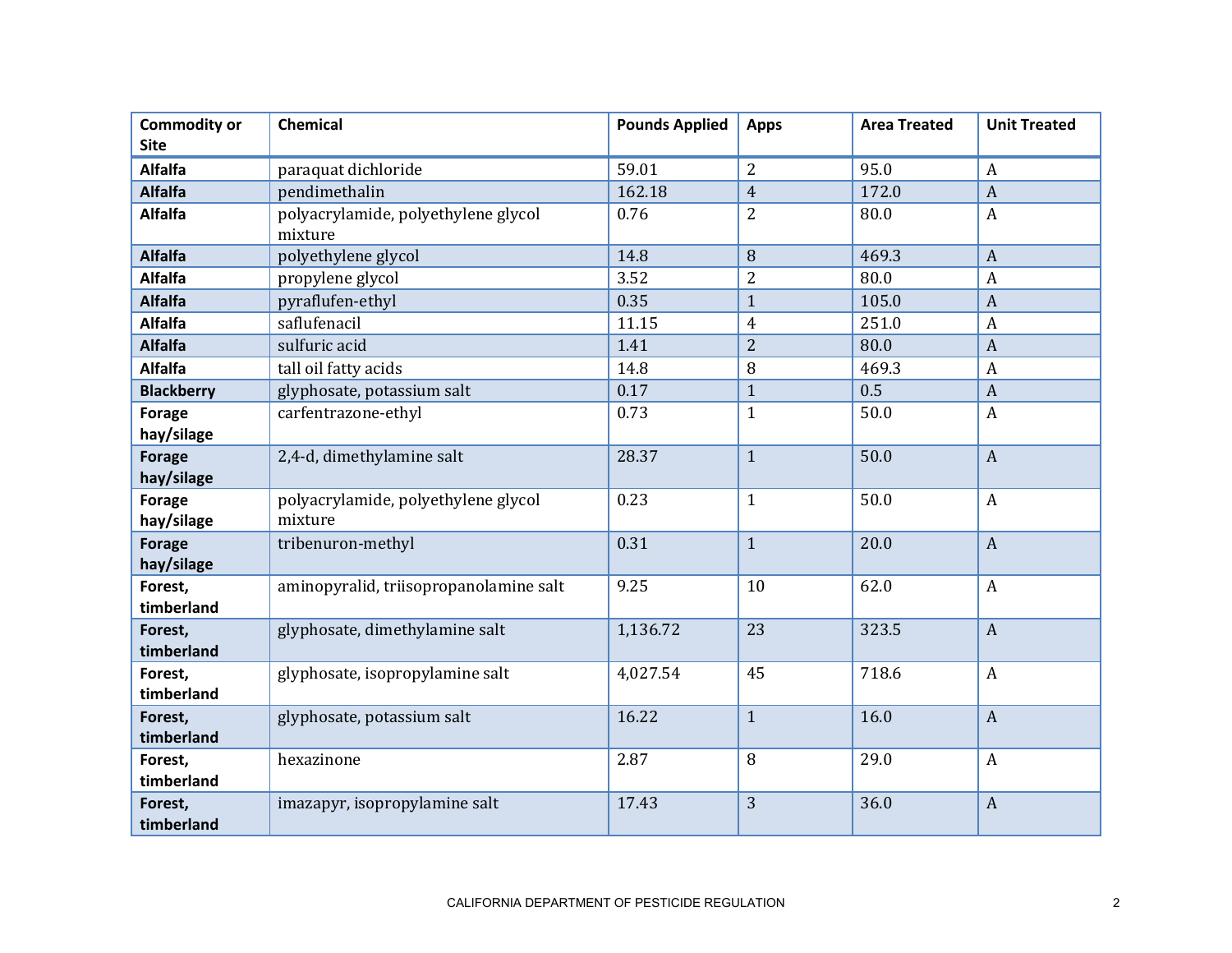| <b>Commodity or</b><br><b>Site</b> | Chemical                                                                                                | <b>Pounds Applied</b> | <b>Apps</b>    | <b>Area Treated</b> | <b>Unit Treated</b> |
|------------------------------------|---------------------------------------------------------------------------------------------------------|-----------------------|----------------|---------------------|---------------------|
| Forest,<br>timberland              | methylated soybean oil                                                                                  | 5,755.61              | 63             | 994.1               | $\boldsymbol{A}$    |
| Forest,<br>timberland              | alpha-(para-nonylphenyl)-omega-<br>hydroxypoly(oxyethylene)                                             | 1,019.39              | 63             | 994.1               | $\boldsymbol{A}$    |
| Fumigation,<br>other               | sulfur dioxide                                                                                          | 11.89                 | 13             | 595.0               | $\mathbf{U}$        |
| Fumigation,<br>other               | sulfur dioxide                                                                                          | 89.25                 | N/A            | N/A                 | N/A                 |
| Grape, wine                        | abamectin                                                                                               | 38.07                 | 118            | 2,002.44            | $\boldsymbol{A}$    |
| Grape, wine                        | alpha-alkyl (c9-c11)-omega-<br>hydroxypoly(oxyethylene)                                                 | 259.68                | 131            | 2,148.02            | $\overline{A}$      |
| Grape, wine                        | alpha-pinene beta-pinene copolymer                                                                      | 844.2                 | 228            | 3,261.81            | $\boldsymbol{A}$    |
| Grape, wine                        | ammonium sulfate                                                                                        | 431.47                | 64             | 1,113.54            | $\overline{A}$      |
| Grape, wine                        | azoxystrobin                                                                                            | 10.63                 | $\overline{2}$ | 68.0                | $\boldsymbol{A}$    |
| Grape, wine                        | bacillus pumilus, strain qst 2808                                                                       | 32.78                 | 9              | 267.26              | $\boldsymbol{A}$    |
| Grape, wine                        | beta-conglutin                                                                                          | 2.1                   | $\mathbf{1}$   | 5.0                 | $\boldsymbol{A}$    |
| Grape, wine                        | bifenazate                                                                                              | 16.18                 | 5              | 39.1                | $\overline{A}$      |
| Grape, wine                        | n,n-bis-(2-omega-<br>hydroxypoly(oxyethylene)ethyl)alkylamine,<br>alkyl derived from tallow fatty acids | 33.29                 | 135            | 1,759.83            | $\boldsymbol{A}$    |
| Grape, wine                        | boscalid                                                                                                | 137.11                | 60             | 744.18              | $\overline{A}$      |
| Grape, wine                        | burkholderia sp strain a396 cells and<br>fermentation media                                             | 580.99                | 10             | 152.0               | $\boldsymbol{A}$    |
| Grape, wine                        | capric acid                                                                                             | 86.21                 | $\mathbf{1}$   | 60.0                | $\boldsymbol{A}$    |
| Grape, wine                        | caprylic acid                                                                                           | 126.62                | $\mathbf{1}$   | 60.0                | $\overline{A}$      |
| Grape, wine                        | carfentrazone-ethyl                                                                                     | 4.93                  | 15             | 223.62              | $\overline{A}$      |
| Grape, wine                        | castor oil ethoxylate                                                                                   | 5.84                  | $\mathbf{1}$   | 38.0                | $\boldsymbol{A}$    |
| Grape, wine                        | chenopodium ambrosiodes near<br>ambrosiodes                                                             | 13.73                 | $\mathbf{1}$   | 10.8                | $\overline{A}$      |
| Grape, wine                        | chlorantraniliprole                                                                                     | 9.26                  | $\overline{4}$ | 121.0               | $\boldsymbol{A}$    |
| Grape, wine                        | chromobacterium subtsugae strain praa4-1                                                                | 18.3                  | 3              | 30.5                | $\overline{A}$      |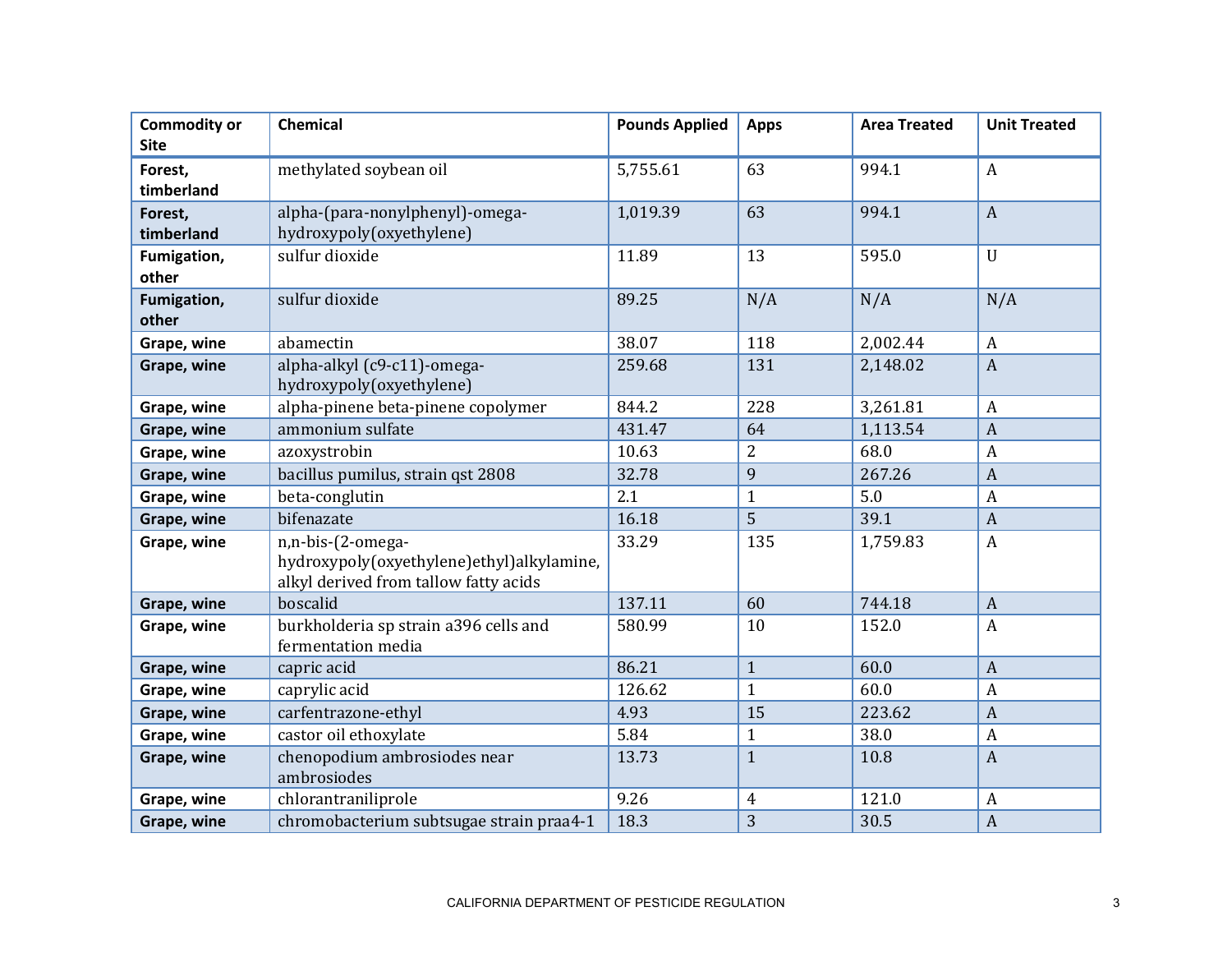| <b>Commodity or</b><br><b>Site</b> | Chemical                                                      | <b>Pounds Applied</b> | <b>Apps</b>    | <b>Area Treated</b> | <b>Unit Treated</b> |
|------------------------------------|---------------------------------------------------------------|-----------------------|----------------|---------------------|---------------------|
| Grape, wine                        | citric acid                                                   | 19.88                 | 45             | 515.45              | $\boldsymbol{A}$    |
| Grape, wine                        | copper hydroxide                                              | 1,235.74              | 106            | 1,135.87            | $\overline{A}$      |
| Grape, wine                        | copper oxide (ous)                                            | 139.27                | 5              | 125.2               | $\overline{A}$      |
| Grape, wine                        | copper oxychloride                                            | 4.29                  | $\overline{2}$ | 9.0                 | $\overline{A}$      |
| Grape, wine                        | cyflufenamid                                                  | 11.93                 | 16             | 528.07              | $\overline{A}$      |
| Grape, wine                        | cyprodinil                                                    | 134.56                | 14             | 526.12              | $\boldsymbol{A}$    |
| Grape, wine                        | diethylene glycol                                             | 4.72                  | 13             | 136.8               | $\overline{A}$      |
| Grape, wine                        | difenoconazole                                                | 33.36                 | 9              | 390.12              | $\overline{A}$      |
| Grape, wine                        | dimethylpolysiloxane                                          | 29.45                 | 163            | 1,564.16            | $\boldsymbol{A}$    |
| Grape, wine                        | dimethyl silicone fluid emulsion                              | 2.14                  | 12             | 237.97              | $\overline{A}$      |
| Grape, wine                        | diphacinone                                                   | < 0.01                | $\mathbf{1}$   | 15.0                | $\overline{A}$      |
| Grape, wine                        | diuron                                                        | 110.11                | 3              | 44.0                | $\overline{A}$      |
| Grape, wine                        | alpha-(para-dodecylphenyl)-omega-<br>hydroxypoly(oxyethylene) | 34.98                 | 149            | 2,147.56            | $\boldsymbol{A}$    |
| Grape, wine                        | etoxazole                                                     | 3.81                  | $\overline{2}$ | 28.3                | $\overline{A}$      |
| Grape, wine                        | fatty acids, methyl esters                                    | 47.84                 | $\mathbf{1}$   | 54.99               | $\boldsymbol{A}$    |
| Grape, wine                        | fatty acids, mixed                                            | 10.68                 | 22             | 342.0               | $\overline{A}$      |
| Grape, wine                        | fatty acids, c16-c18 and c18-unsaturated,<br>methyl esters    | 92.13                 | 56             | 645.58              | $\overline{A}$      |
| Grape, wine                        | fenpyroximate                                                 | 2.15                  | 3              | 20.0                | $\overline{A}$      |
| Grape, wine                        | fluazifop-p-butyl                                             | 3.86                  | $\overline{4}$ | 11.59               | $\overline{A}$      |
| Grape, wine                        | flumioxazin                                                   | 340.52                | 98             | 1,281.76            | $\boldsymbol{A}$    |
| Grape, wine                        | fluopyram                                                     | 138.06                | 56             | 1,300.25            | $\overline{A}$      |
| Grape, wine                        | flutriafol                                                    | 9.66                  | 14             | 118.89              | $\overline{A}$      |
| Grape, wine                        | glufosinate-ammonium                                          | 638.24                | 90             | 732.33              | $\boldsymbol{A}$    |
| Grape, wine                        | glycerol                                                      | 93.71                 | 43             | 495.05              | $\overline{A}$      |
| Grape, wine                        | glyphosate, isopropylamine salt                               | 2,458.28              | 82             | 1,233.24            | $\overline{A}$      |
| Grape, wine                        | glyphosate, potassium salt                                    | 936.6                 | 84             | 533.98              | $\overline{A}$      |
| Grape, wine                        | heptamethyltrisiloxane ethoxylated                            | 1.35                  | 3              | 32.0                | $\boldsymbol{A}$    |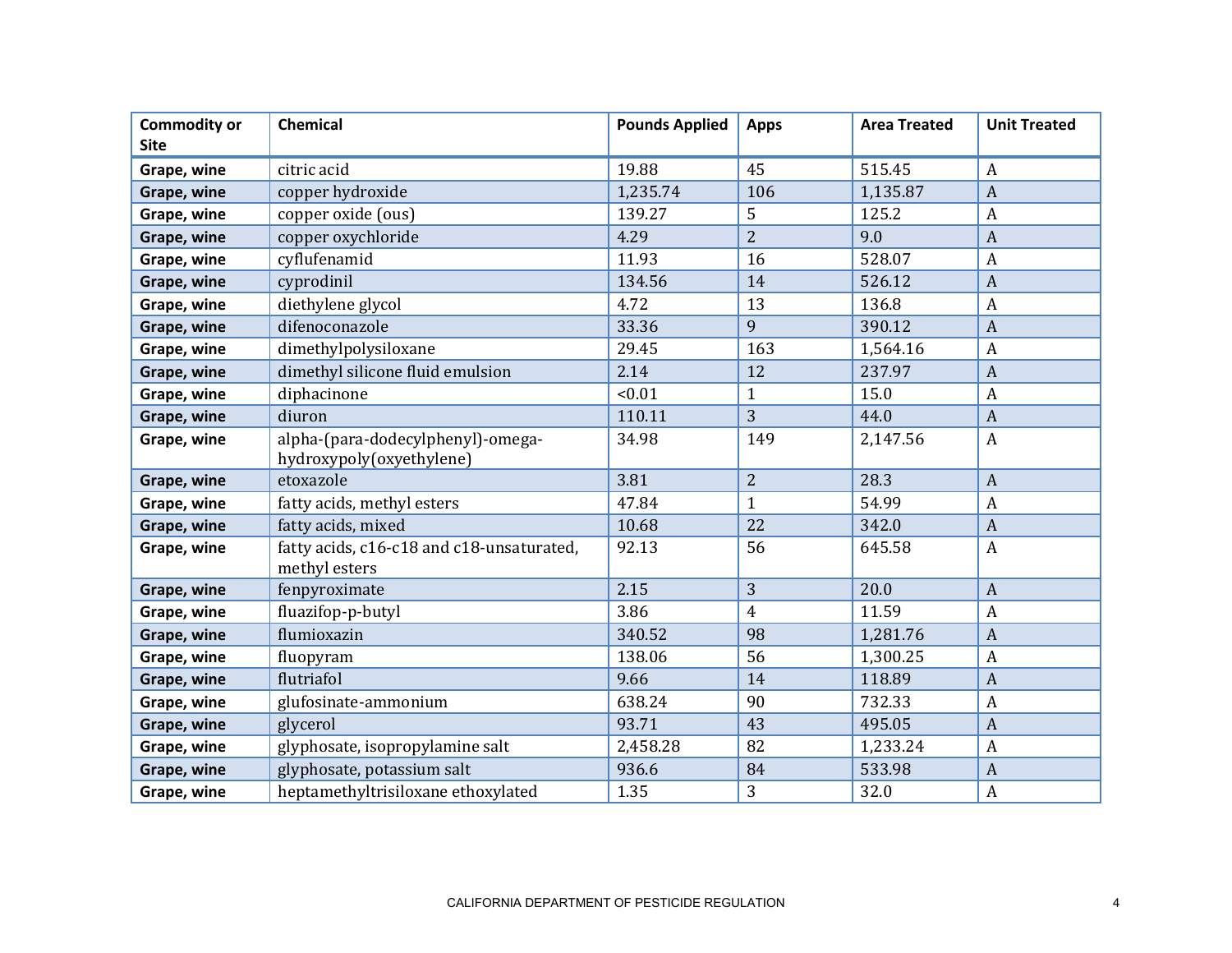| <b>Commodity or</b><br><b>Site</b> | Chemical                                                                  | <b>Pounds Applied</b> | <b>Apps</b>    | <b>Area Treated</b> | <b>Unit Treated</b> |
|------------------------------------|---------------------------------------------------------------------------|-----------------------|----------------|---------------------|---------------------|
| Grape, wine                        | heptamethyltrisiloxane-1,3-propanediol<br>ether, ethoxylated propoxylated | 13.55                 | 10             | 247.0               | $\boldsymbol{A}$    |
| Grape, wine                        | hexythiazox                                                               | 56.92                 | 8              | 474.07              | $\boldsymbol{A}$    |
| Grape, wine                        | hydrotreated paraffinic solvent                                           | 6.95                  | $\overline{3}$ | 108.8               | $\boldsymbol{A}$    |
| Grape, wine                        | 2-(3-hydroxypropyl)-hepta-methyl<br>trisiloxane, ethoxylated, acetate     | 7.11                  | 10             | 36.0                | $\boldsymbol{A}$    |
| Grape, wine                        | imidacloprid                                                              | 97.09                 | 89             | 2,051.24            | $\overline{A}$      |
| Grape, wine                        | indaziflam                                                                | 2.61                  | 10             | 78.69               | A                   |
| Grape, wine                        | isopropyl alcohol                                                         | 33.54                 | 69             | 710.59              | $\overline{A}$      |
| Grape, wine                        | isoxaben                                                                  | 6.71                  | $\mathbf{1}$   | 2.5                 | $\mathbf{A}$        |
| Grape, wine                        | kaolin                                                                    | 688.75                | 3              | 29.0                | $\boldsymbol{A}$    |
| Grape, wine                        | kresoxim-methyl                                                           | 99.42                 | 38             | 687.3               | $\mathbf{A}$        |
| Grape, wine                        | lime-sulfur                                                               | 553.19                | $\overline{2}$ | 19.0                | $\boldsymbol{A}$    |
| Grape, wine                        | malathion                                                                 | 5.11                  | $\mathbf{1}$   | 4.0                 | $\boldsymbol{A}$    |
| Grape, wine                        | methoxyfenozide                                                           | 29.65                 | 8              | 215.6               | $\overline{A}$      |
| Grape, wine                        | methylated soybean oil                                                    | 35.27                 | $\overline{4}$ | 40.8                | $\boldsymbol{A}$    |
| Grape, wine                        | methyl silicone resins                                                    | 104.88                | 18             | 197.8               | $\boldsymbol{A}$    |
| Grape, wine                        | mineral oil                                                               | 596.82                | 251            | 3,376.93            | $\mathbf{A}$        |
| Grape, wine                        | myclobutanil                                                              | 75.71                 | 64             | 786.6               | $\boldsymbol{A}$    |
| Grape, wine                        | 4-nonylphenol, formaldehyde resin,<br>propoxylated                        | 60.04                 | 69             | 991.38              | $\mathbf{A}$        |
| Grape, wine                        | alpha-(para-nonylphenyl)-omega-<br>hydroxypoly(oxyethylene)               | 512.1                 | 107            | 1,496.18            | $\overline{A}$      |
| Grape, wine                        | alpha-(para-nonylphenyl)-omega-<br>hydroxypoly(oxyethylene), branched     | 0.12                  | $\overline{2}$ | 8.0                 | $\boldsymbol{A}$    |
| Grape, wine                        | oleic acid                                                                | 4.08                  | 16             | 113.5               | $\overline{A}$      |
| Grape, wine                        | oleic acid, methyl ester                                                  | 8.97                  | 3              | 32.0                | $\boldsymbol{A}$    |
| Grape, wine                        | organosilicone, poly oxyalkylene ether<br>copolymer                       | 5.36                  | $\overline{4}$ | 40.8                | $\overline{A}$      |
| Grape, wine                        | oryzalin                                                                  | 193.76                | 15             | 101.35              | $\mathbf{A}$        |
| Grape, wine                        | oxyfluorfen                                                               | 634.61                | 168            | 1,493.25            | $\overline{A}$      |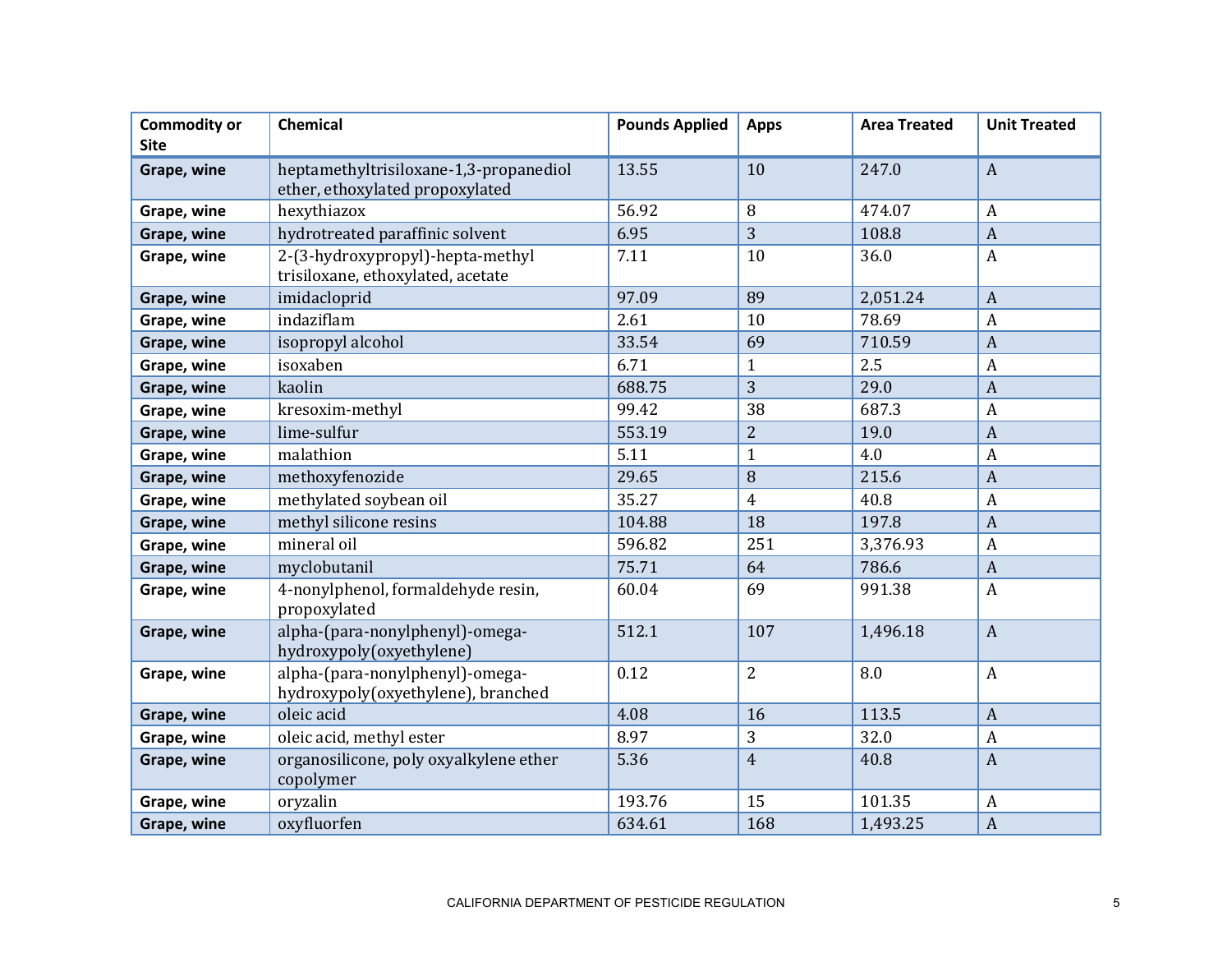| <b>Commodity or</b> | Chemical                                                       | <b>Pounds Applied</b> | <b>Apps</b>    | <b>Area Treated</b> | <b>Unit Treated</b> |
|---------------------|----------------------------------------------------------------|-----------------------|----------------|---------------------|---------------------|
| <b>Site</b>         |                                                                |                       |                |                     |                     |
| Grape, wine         | paraquat dichloride                                            | 75.01                 | $\overline{4}$ | 53.0                | $\boldsymbol{A}$    |
| Grape, wine         | pendimethalin                                                  | 2,615.12              | 51             | 938.01              | $\overline{A}$      |
| Grape, wine         | petroleum distillates, refined                                 | 1,894.69              | 27             | 299.9               | $\boldsymbol{A}$    |
| Grape, wine         | phosphoric acid                                                | 32.05                 | 45             | 515.45              | $\overline{A}$      |
| Grape, wine         | polyacrylamide polymer                                         | 9.8                   | 58             | 530.48              | $\boldsymbol{A}$    |
| Grape, wine         | polybutenes                                                    | 19.16                 | 67             | 726.78              | $\overline{A}$      |
| Grape, wine         | polyethylene glycol                                            | 231.21                | 79             | 957.59              | $\boldsymbol{A}$    |
| Grape, wine         | poly-i-para-menthene                                           | 21.5                  | 39             | 181.54              | $\overline{A}$      |
| Grape, wine         | polyoxyethylene dioleate                                       | 0.11                  | $\overline{4}$ | 40.8                | $\boldsymbol{A}$    |
| Grape, wine         | polyoxyethylene polyoxypropylene                               | 98.24                 | 68             | 555.79              | $\overline{A}$      |
| Grape, wine         | poly(oxyethylene) poly(oxypropylene)<br>glycol monoallyl ether | 19.98                 | 18             | 197.8               | $\boldsymbol{A}$    |
| Grape, wine         | polyoxyethylene soybean oil fatty acid ester                   | 43.81                 | $\mathbf{1}$   | 38.0                | $\overline{A}$      |
| Grape, wine         | potassium bicarbonate                                          | 3,291.3               | 23             | 807.65              | $\boldsymbol{A}$    |
| Grape, wine         | propylene glycol                                               | 3.6                   | 3              | 32.0                | $\overline{A}$      |
| Grape, wine         | pyraclostrobin                                                 | 69.64                 | 60             | 744.18              | $\boldsymbol{A}$    |
| Grape, wine         | pyraflufen-ethyl                                               | 0.07                  | $\overline{2}$ | 74.09               | $\overline{A}$      |
| Grape, wine         | pyrethrins                                                     | 0.2                   | $\mathbf{1}$   | 3.93                | $\boldsymbol{A}$    |
| Grape, wine         | pyrimethanil                                                   | 15.2                  | $\overline{2}$ | 39.7                | $\mathbf{A}$        |
| Grape, wine         | pyriofenone                                                    | 45.93                 | $\overline{7}$ | 470.31              | $\boldsymbol{A}$    |
| Grape, wine         | qst 713 strain of dried bacillus subtilis                      | 55.89                 | 11             | 352.63              | $\boldsymbol{A}$    |
| Grape, wine         | quinoxyfen                                                     | 128.3                 | 74             | 1,401.37            | $\boldsymbol{A}$    |
| Grape, wine         | reynoutria sachalinensis                                       | 53.66                 | 6              | 116.0               | $\overline{A}$      |
| Grape, wine         | rimsulfuron                                                    | 5.36                  | 15             | 160.68              | $\boldsymbol{A}$    |
| Grape, wine         | sethoxydim                                                     | 19.61                 | $\overline{4}$ | 56.0                | $\overline{A}$      |
| Grape, wine         | simazine                                                       | 172.79                | 10             | 80.8                | $\boldsymbol{A}$    |
| Grape, wine         | sodium hydroxide                                               | 51.35                 | 43             | 495.05              | $\overline{A}$      |
| Grape, wine         | sodium hypochlorite                                            | 13.22                 | 12             | 174.5               | $\overline{A}$      |
| Grape, wine         | spirotetramat                                                  | 32.6                  | 14             | 260.0               | $\overline{A}$      |
| Grape, wine         | strychnine                                                     | 0.01                  | 2              | 28.3                | $\boldsymbol{A}$    |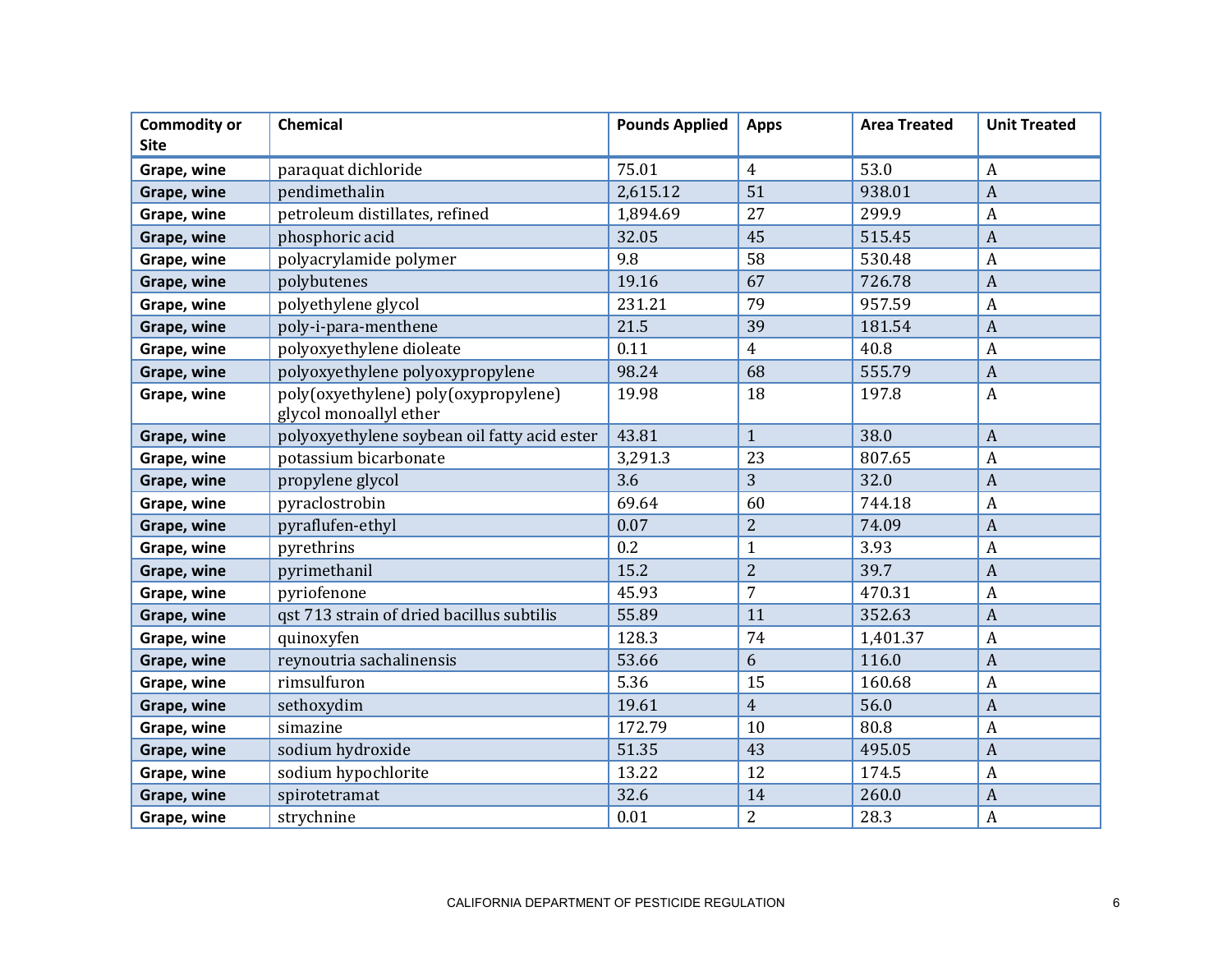| <b>Commodity or</b><br><b>Site</b> | Chemical                                                            | <b>Pounds Applied</b> | <b>Apps</b>    | <b>Area Treated</b> | <b>Unit Treated</b> |
|------------------------------------|---------------------------------------------------------------------|-----------------------|----------------|---------------------|---------------------|
| Grape, wine                        | styrene butadiene copolymer                                         | 3.15                  | $\overline{3}$ | 32.0                | $\overline{A}$      |
| Grape, wine                        | sulfur                                                              | 55,665.97             | 643            | 9,410.23            | $\boldsymbol{A}$    |
| Grape, wine                        | tall oil                                                            | 8.51                  | $\overline{4}$ | 146.8               | $\overline{A}$      |
| Grape, wine                        | tall oil fatty acids                                                | 20.7                  | 89             | 1,361.25            | $\mathbf{A}$        |
| Grape, wine                        | tebuconazole                                                        | 138.97                | 61             | 1,302.75            | $\boldsymbol{A}$    |
| Grape, wine                        | tetraconazole                                                       | 24.96                 | 52             | 566.27              | $\boldsymbol{A}$    |
| Grape, wine                        | trifloxystrobin                                                     | 38.03                 | 36             | 485.27              | $\boldsymbol{A}$    |
| Grape, wine                        | triflumizole                                                        | 10.76                 | 3              | 45.0                | $\boldsymbol{A}$    |
| Grape, wine                        | alpha-2,6,8-trimethyl-4-nonyloxy-omega-<br>hydroxypoly(oxyethylene) | 1.65                  | $\overline{3}$ | 32.0                | $\overline{A}$      |
| Grape, wine                        | alpha-undecyl-omega-<br>hydroxypoly(oxyethylene)                    | 15.32                 | 12             | 128.0               | $\mathbf{A}$        |
| Grape, wine                        | vinyl polymer                                                       | 3.0                   | 11             | 127.78              | $\overline{A}$      |
| Landscape<br>maintenance           | alpha-alkylaryl-omega-<br>hydroxypoly(oxyethylene)                  | 22.41                 | N/A            | N/A                 | N/A                 |
| Landscape<br>maintenance           | alpha-alkyl (c9-c11)-omega-<br>hydroxypoly(oxyethylene)             | 0.79                  | N/A            | N/A                 | N/A                 |
| Landscape<br>maintenance           | aluminum phosphide                                                  | 0.12                  | N/A            | N/A                 | N/A                 |
| Landscape<br>maintenance           | aminocyclopyrachlor                                                 | 1.86                  | N/A            | N/A                 | N/A                 |
| Landscape<br>maintenance           | aminopyralid, triisopropanolamine salt                              | 4.69                  | N/A            | N/A                 | N/A                 |
| Landscape<br>maintenance           | azoxystrobin                                                        | 0.02                  | N/A            | N/A                 | N/A                 |
| Landscape<br>maintenance           | bacillus subtilis gb03                                              | < 0.01                | N/A            | N/A                 | N/A                 |
| Landscape<br>maintenance           | benzoic acid                                                        | 0.43                  | N/A            | N/A                 | N/A                 |
| Landscape<br>maintenance           | bifenthrin                                                          | 0.17                  | N/A            | N/A                 | N/A                 |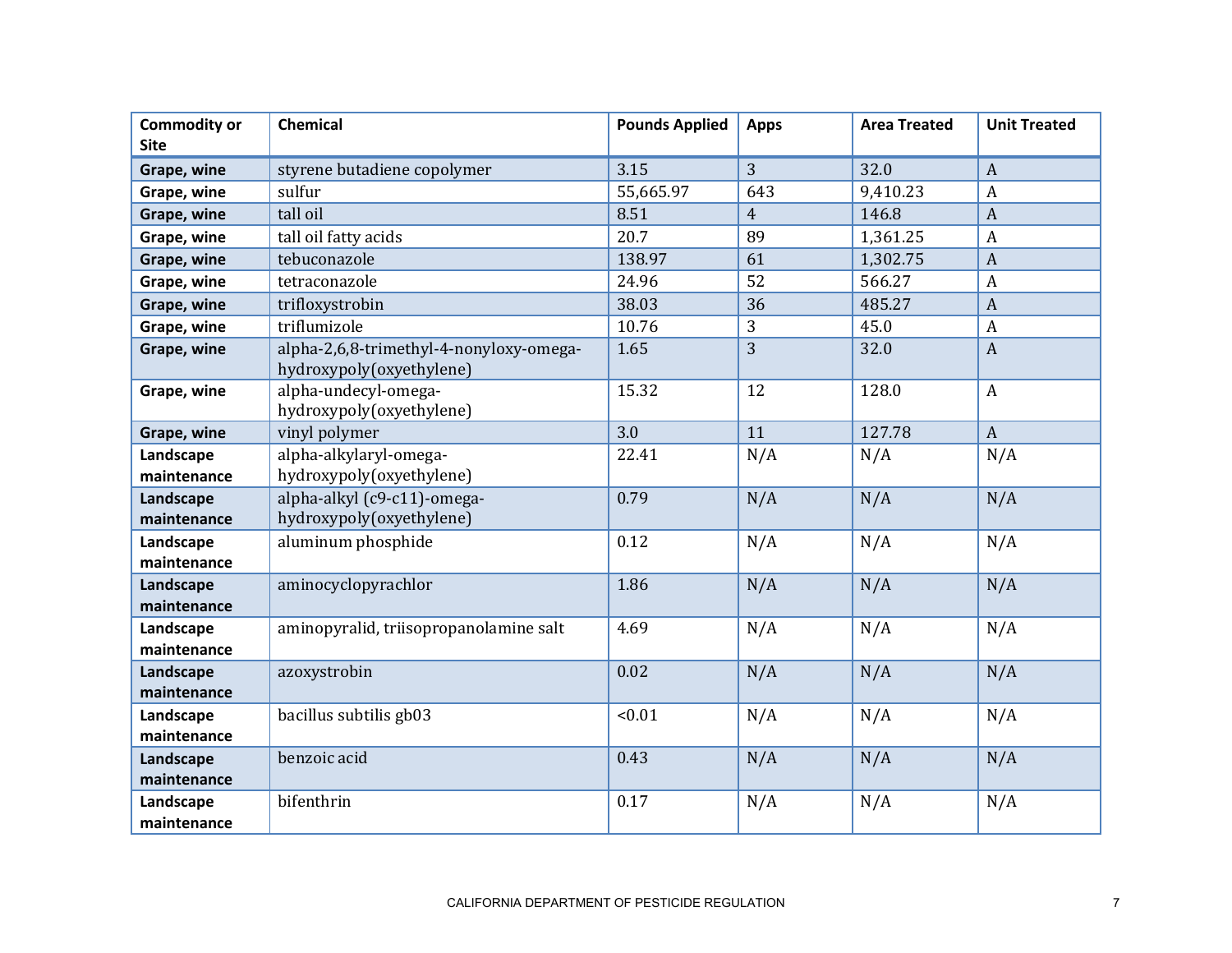| <b>Commodity or</b> | <b>Chemical</b>                      | <b>Pounds Applied</b> | <b>Apps</b> | <b>Area Treated</b> | <b>Unit Treated</b> |
|---------------------|--------------------------------------|-----------------------|-------------|---------------------|---------------------|
| <b>Site</b>         |                                      |                       |             |                     |                     |
| Landscape           | bromadiolone                         | < 0.01                | N/A         | N/A                 | N/A                 |
| maintenance         |                                      |                       |             |                     |                     |
| Landscape           | bromethalin                          | < 0.01                | N/A         | N/A                 | N/A                 |
| maintenance         |                                      |                       |             |                     |                     |
| Landscape           | butyl alcohol                        | 7.01                  | N/A         | N/A                 | N/A                 |
| maintenance         |                                      |                       |             |                     |                     |
| Landscape           | butyl lactate                        | 0.11                  | N/A         | N/A                 | N/A                 |
| maintenance         |                                      |                       |             |                     |                     |
| Landscape           | calcium chloride                     | 0.31                  | N/A         | N/A                 | N/A                 |
| maintenance         |                                      |                       |             |                     |                     |
| Landscape           | carfentrazone-ethyl                  | 0.56                  | N/A         | N/A                 | N/A                 |
| maintenance         |                                      |                       |             |                     |                     |
| Landscape           | chlorophacinone                      | < 0.01                | N/A         | N/A                 | N/A                 |
| maintenance         |                                      |                       |             |                     |                     |
| Landscape           | chlorothalonil                       | 91.39                 | N/A         | N/A                 | N/A                 |
| maintenance         |                                      |                       |             |                     |                     |
| Landscape           | chlorsulfuron                        | 0.86                  | N/A         | N/A                 | N/A                 |
| maintenance         |                                      |                       |             |                     |                     |
| Landscape           | citric acid                          | 0.87                  | N/A         | N/A                 | N/A                 |
| maintenance         |                                      |                       |             |                     |                     |
| Landscape           | clopyralid, monoethanolamine salt    | 4.14                  | N/A         | N/A                 | N/A                 |
| maintenance         |                                      |                       |             |                     |                     |
| Landscape           | clothianidin                         | 0.15                  | N/A         | N/A                 | N/A                 |
| maintenance         |                                      |                       |             |                     |                     |
| Landscape           | coconut diethanolamide               | 0.2                   | N/A         | N/A                 | N/A                 |
| maintenance         |                                      |                       |             |                     |                     |
| Landscape           | copper ethanolamine complexes, mixed | 8.41                  | N/A         | N/A                 | N/A                 |
| maintenance         |                                      |                       |             |                     |                     |
| Landscape           | copper hydroxide                     | 1.54                  | N/A         | N/A                 | N/A                 |
| maintenance         |                                      |                       |             |                     |                     |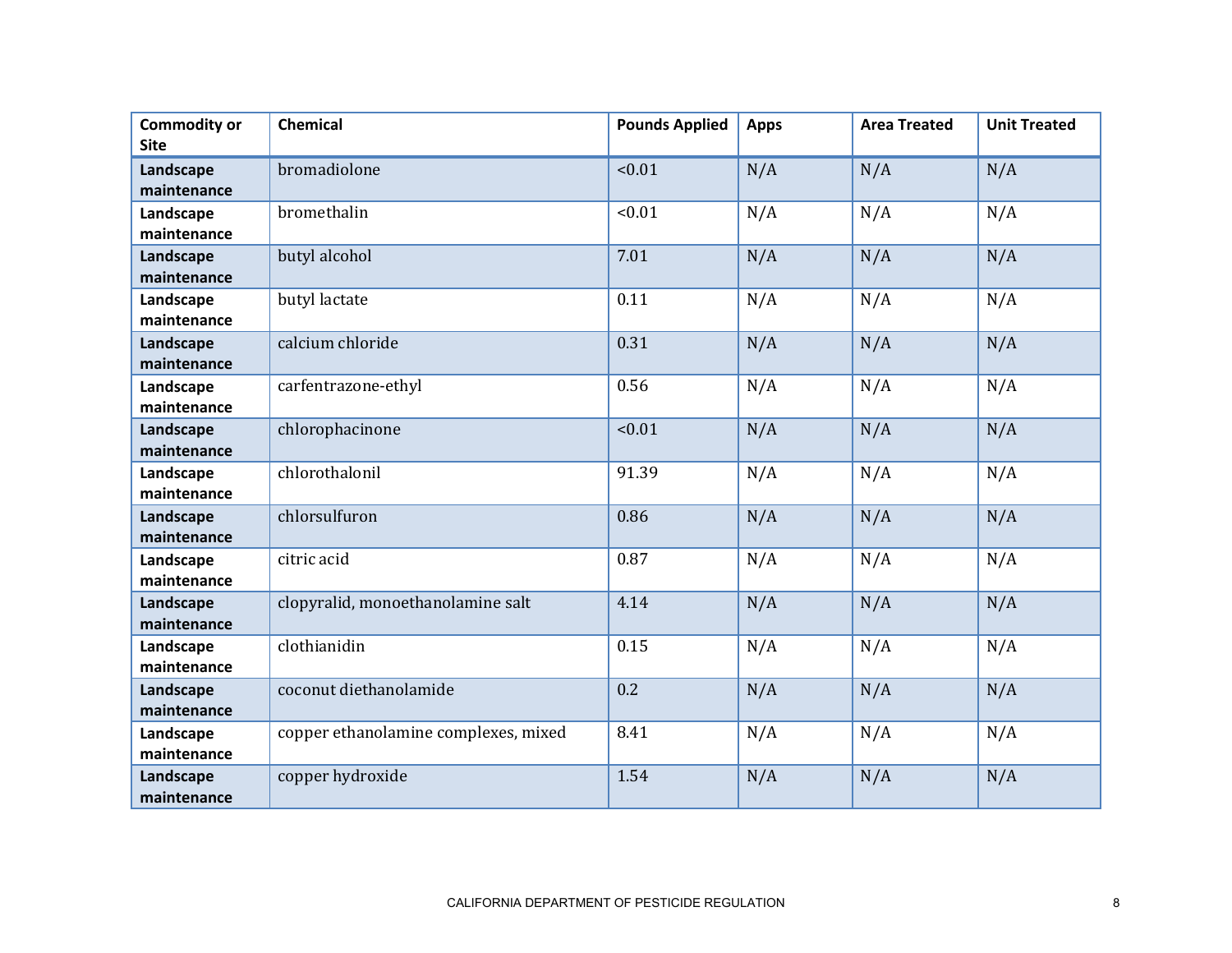| <b>Commodity or</b><br><b>Site</b> | <b>Chemical</b>                | <b>Pounds Applied</b> | <b>Apps</b> | <b>Area Treated</b> | <b>Unit Treated</b> |
|------------------------------------|--------------------------------|-----------------------|-------------|---------------------|---------------------|
| Landscape<br>maintenance           | 2,4-d, dimethylamine salt      | 0.31                  | N/A         | N/A                 | N/A                 |
| Landscape<br>maintenance           | 2,4-d, 2-ethylhexyl ester      | 1.39                  | N/A         | N/A                 | N/A                 |
| Landscape<br>maintenance           | deltamethrin                   | 0.03                  | N/A         | N/A                 | N/A                 |
| Landscape<br>maintenance           | dicamba                        | 0.09                  | N/A         | N/A                 | N/A                 |
| Landscape<br>maintenance           | dicamba, dimethylamine salt    | 0.08                  | N/A         | N/A                 | N/A                 |
| Landscape<br>maintenance           | dichlobenil                    | 2.42                  | N/A         | N/A                 | N/A                 |
| Landscape<br>maintenance           | dimethyl alkyl tertiary amines | 0.46                  | N/A         | N/A                 | N/A                 |
| Landscape<br>maintenance           | dimethylpolysiloxane           | 0.07                  | N/A         | N/A                 | N/A                 |
| Landscape<br>maintenance           | dinotefuran                    | 0.48                  | N/A         | N/A                 | N/A                 |
| Landscape<br>maintenance           | diphacinone                    | < 0.01                | N/A         | N/A                 | N/A                 |
| Landscape<br>maintenance           | diquat dibromide               | 22.24                 | N/A         | N/A                 | N/A                 |
| Landscape<br>maintenance           | dithiopyr                      | 29.16                 | N/A         | N/A                 | N/A                 |
| Landscape<br>maintenance           | diuron                         | 53.1                  | N/A         | N/A                 | N/A                 |
| Landscape<br>maintenance           | dodecylbenzene sulfonic acid   | 0.88                  | N/A         | N/A                 | N/A                 |
| Landscape<br>maintenance           | edta, tetrasodium salt         | 0.05                  | N/A         | N/A                 | N/A                 |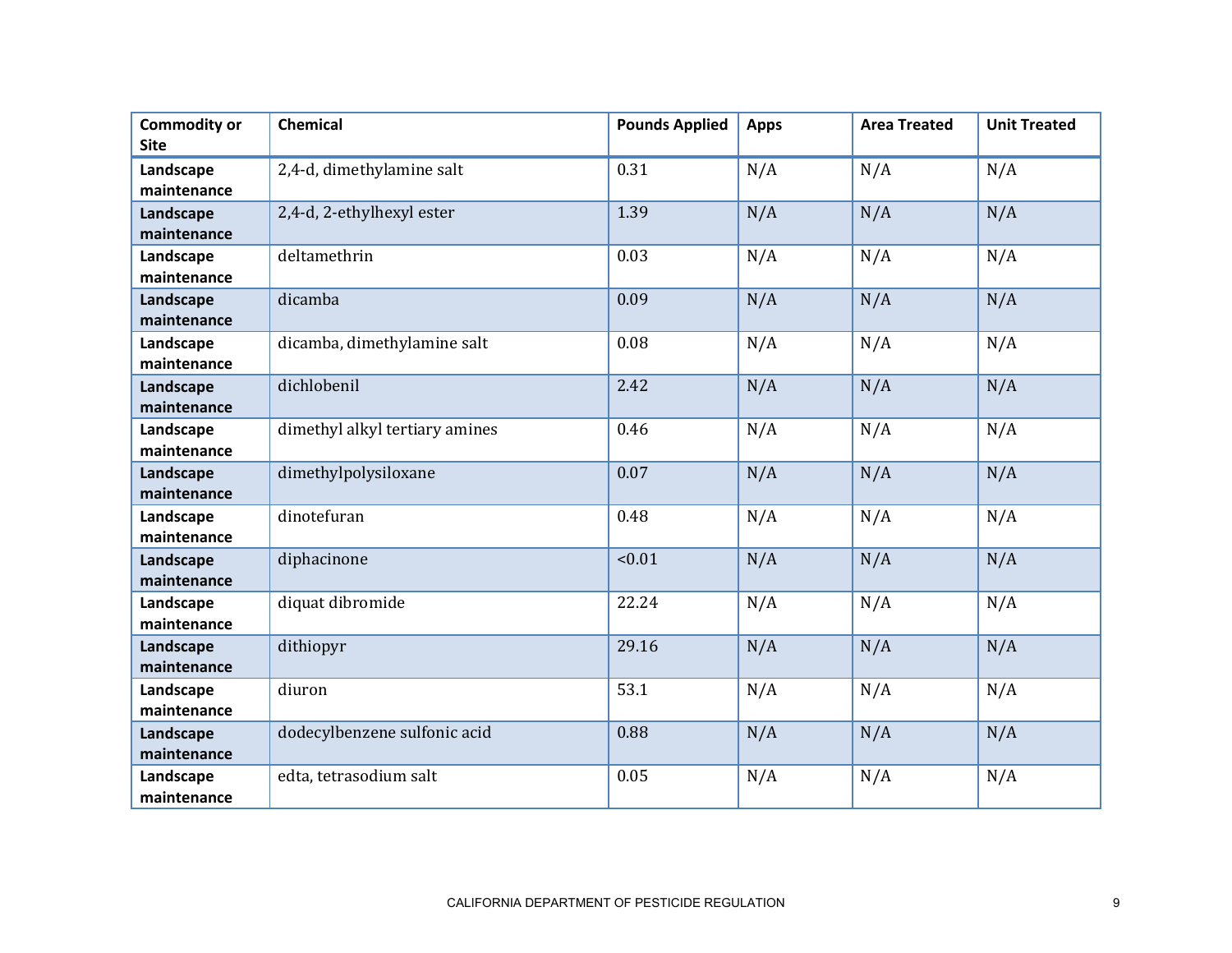| <b>Commodity or</b> | Chemical                              | <b>Pounds Applied</b> | <b>Apps</b> | <b>Area Treated</b> | <b>Unit Treated</b> |
|---------------------|---------------------------------------|-----------------------|-------------|---------------------|---------------------|
| <b>Site</b>         |                                       |                       |             |                     |                     |
| Landscape           | emamectin benzoate                    | 0.09                  | N/A         | N/A                 | N/A                 |
| maintenance         |                                       |                       |             |                     |                     |
| Landscape           | emulsifiable methylated vegetable oil | 7.49                  | N/A         | N/A                 | N/A                 |
| maintenance         |                                       |                       |             |                     |                     |
| Landscape           | ethephon                              | 35.16                 | N/A         | N/A                 | N/A                 |
| maintenance         |                                       |                       |             |                     |                     |
| Landscape           | ethylene glycol                       | 0.3                   | N/A         | N/A                 | N/A                 |
| maintenance         |                                       |                       |             |                     |                     |
| Landscape           | fatty acids, mixed                    | 0.99                  | N/A         | N/A                 | N/A                 |
| maintenance         |                                       |                       |             |                     |                     |
| Landscape           | flumioxazin                           | 17.23                 | N/A         | N/A                 | N/A                 |
| maintenance         |                                       |                       |             |                     |                     |
| Landscape           | fluroxypyr, 1-methylheptyl ester      | 6.01                  | N/A         | N/A                 | N/A                 |
| maintenance         |                                       |                       |             |                     |                     |
| Landscape           | glufosinate-ammonium                  | 0.09                  | N/A         | N/A                 | N/A                 |
| maintenance         |                                       |                       |             |                     |                     |
| Landscape           | glyphosate, isopropylamine salt       | 709.65                | N/A         | N/A                 | N/A                 |
| maintenance         |                                       |                       |             |                     |                     |
| Landscape           | glyphosate, monoammonium salt         | 3.0                   | N/A         | N/A                 | N/A                 |
| maintenance         |                                       |                       |             |                     |                     |
| Landscape           | glyphosate, potassium salt            | 425.48                | N/A         | N/A                 | N/A                 |
| maintenance         |                                       |                       |             |                     |                     |
| Landscape           | halosulfuron-methyl                   | 0.27                  | N/A         | N/A                 | N/A                 |
| maintenance         |                                       |                       |             |                     |                     |
| Landscape           | imazapyr, isopropylamine salt         | 23.99                 | N/A         | N/A                 | N/A                 |
| maintenance         |                                       |                       |             |                     |                     |
| Landscape           | imidacloprid                          | 4.21                  | N/A         | N/A                 | N/A                 |
| maintenance         |                                       |                       |             |                     |                     |
| Landscape           | indaziflam                            | 6.04                  | N/A         | N/A                 | N/A                 |
| maintenance         |                                       |                       |             |                     |                     |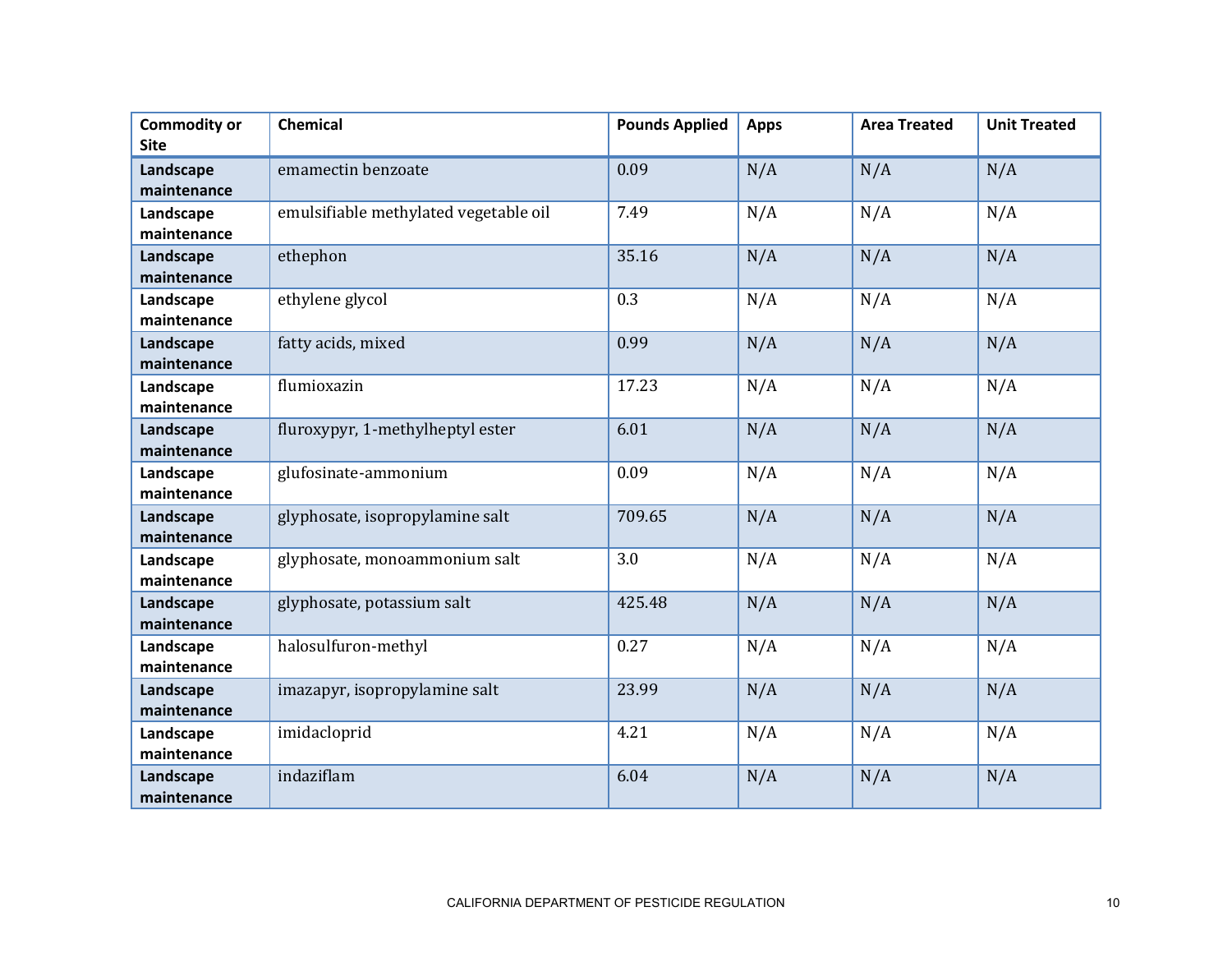| <b>Commodity or</b><br><b>Site</b> | <b>Chemical</b>                                             | <b>Pounds Applied</b> | <b>Apps</b> | <b>Area Treated</b> | <b>Unit Treated</b> |
|------------------------------------|-------------------------------------------------------------|-----------------------|-------------|---------------------|---------------------|
| Landscape<br>maintenance           | iron phosphate                                              | 0.04                  | N/A         | N/A                 | N/A                 |
| Landscape<br>maintenance           | isopropyl alcohol                                           | 20.08                 | N/A         | N/A                 | N/A                 |
| Landscape<br>maintenance           | isoxaben                                                    | 25.66                 | N/A         | N/A                 | N/A                 |
| Landscape<br>maintenance           | mancozeb                                                    | 1.1                   | N/A         | N/A                 | N/A                 |
| Landscape<br>maintenance           | mcpp, dimethylamine salt                                    | 0.22                  | N/A         | N/A                 | N/A                 |
| Landscape<br>maintenance           | mcpp-p, dimethylamine salt                                  | 0.05                  | N/A         | N/A                 | N/A                 |
| Landscape<br>maintenance           | mecoprop-p                                                  | 0.35                  | N/A         | N/A                 | N/A                 |
| Landscape<br>maintenance           | metam-sodium                                                | 1.45                  | N/A         | N/A                 | N/A                 |
| Landscape<br>maintenance           | methylated soybean oil                                      | 152.64                | N/A         | N/A                 | N/A                 |
| Landscape<br>maintenance           | mineral oil                                                 | 4.36                  | N/A         | N/A                 | N/A                 |
| Landscape<br>maintenance           | msma                                                        | 3.7                   | N/A         | N/A                 | N/A                 |
| Landscape<br>maintenance           | myclobutanil                                                | 3.32                  | N/A         | N/A                 | N/A                 |
| Landscape<br>maintenance           | alpha-(para-nonylphenyl)-omega-<br>hydroxypoly(oxyethylene) | 149.79                | N/A         | N/A                 | N/A                 |
| Landscape<br>maintenance           | oleic acid, ethyl ester                                     | 11.92                 | N/A         | N/A                 | N/A                 |
| Landscape<br>maintenance           | oleic acid, methyl ester                                    | 11.37                 | N/A         | N/A                 | N/A                 |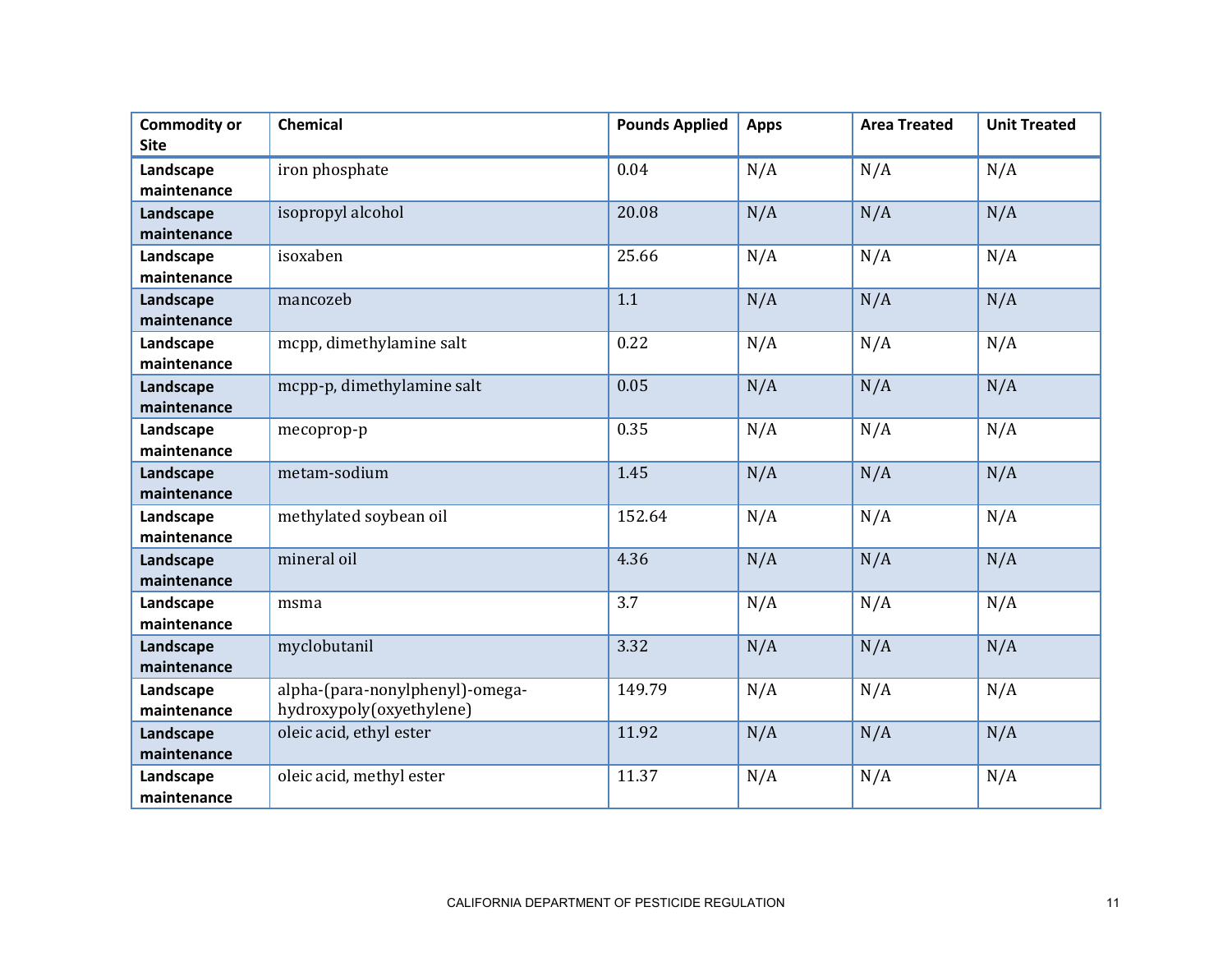| <b>Commodity or</b> | <b>Chemical</b>                       | <b>Pounds Applied</b> | <b>Apps</b> | <b>Area Treated</b> | <b>Unit Treated</b> |
|---------------------|---------------------------------------|-----------------------|-------------|---------------------|---------------------|
| <b>Site</b>         |                                       |                       |             |                     |                     |
| Landscape           | oryzalin                              | 117.93                | N/A         | N/A                 | N/A                 |
| maintenance         |                                       |                       |             |                     |                     |
| Landscape           | oxyfluorfen                           | 4.74                  | N/A         | N/A                 | N/A                 |
| maintenance         |                                       |                       |             |                     |                     |
| Landscape           | pendimethalin                         | 61.35                 | N/A         | N/A                 | N/A                 |
| maintenance         |                                       |                       |             |                     |                     |
| Landscape           | penoxsulam                            | 0.07                  | N/A         | N/A                 | N/A                 |
| maintenance         |                                       |                       |             |                     |                     |
| Landscape           | permethrin                            | 0.45                  | N/A         | N/A                 | N/A                 |
| maintenance         |                                       |                       |             |                     |                     |
| Landscape           | phosphoric acid                       | 0.62                  | N/A         | N/A                 | N/A                 |
| maintenance         |                                       |                       |             |                     |                     |
| Landscape           | polyalkene oxide modified heptamethyl | 0.02                  | N/A         | N/A                 | N/A                 |
| maintenance         | trisiloxane                           |                       |             |                     |                     |
| Landscape           | polyether modified polysiloxane       | 0.41                  | N/A         | N/A                 | N/A                 |
| maintenance         |                                       |                       |             |                     |                     |
| Landscape           | polyethylene glycol stearate          | 2.98                  | N/A         | N/A                 | N/A                 |
| maintenance         |                                       |                       |             |                     |                     |
| Landscape           | polyoxyethylene sorbitan monolaurate  | 1.0                   | N/A         | N/A                 | N/A                 |
| maintenance         |                                       |                       |             |                     |                     |
| Landscape           | potassium phosphite                   | 0.41                  | N/A         | N/A                 | N/A                 |
| maintenance         |                                       |                       |             |                     |                     |
| Landscape           | prodiamine                            | 22.2                  | N/A         | N/A                 | N/A                 |
| maintenance         |                                       |                       |             |                     |                     |
| Landscape           | propiconazole                         | 5.4                   | N/A         | N/A                 | N/A                 |
| maintenance         |                                       |                       |             |                     |                     |
| Landscape           | propylene glycol                      | 0.01                  | N/A         | N/A                 | N/A                 |
| maintenance         |                                       |                       |             |                     |                     |
| Landscape           | pyraflufen-ethyl                      | 0.02                  | N/A         | N/A                 | N/A                 |
| maintenance         |                                       |                       |             |                     |                     |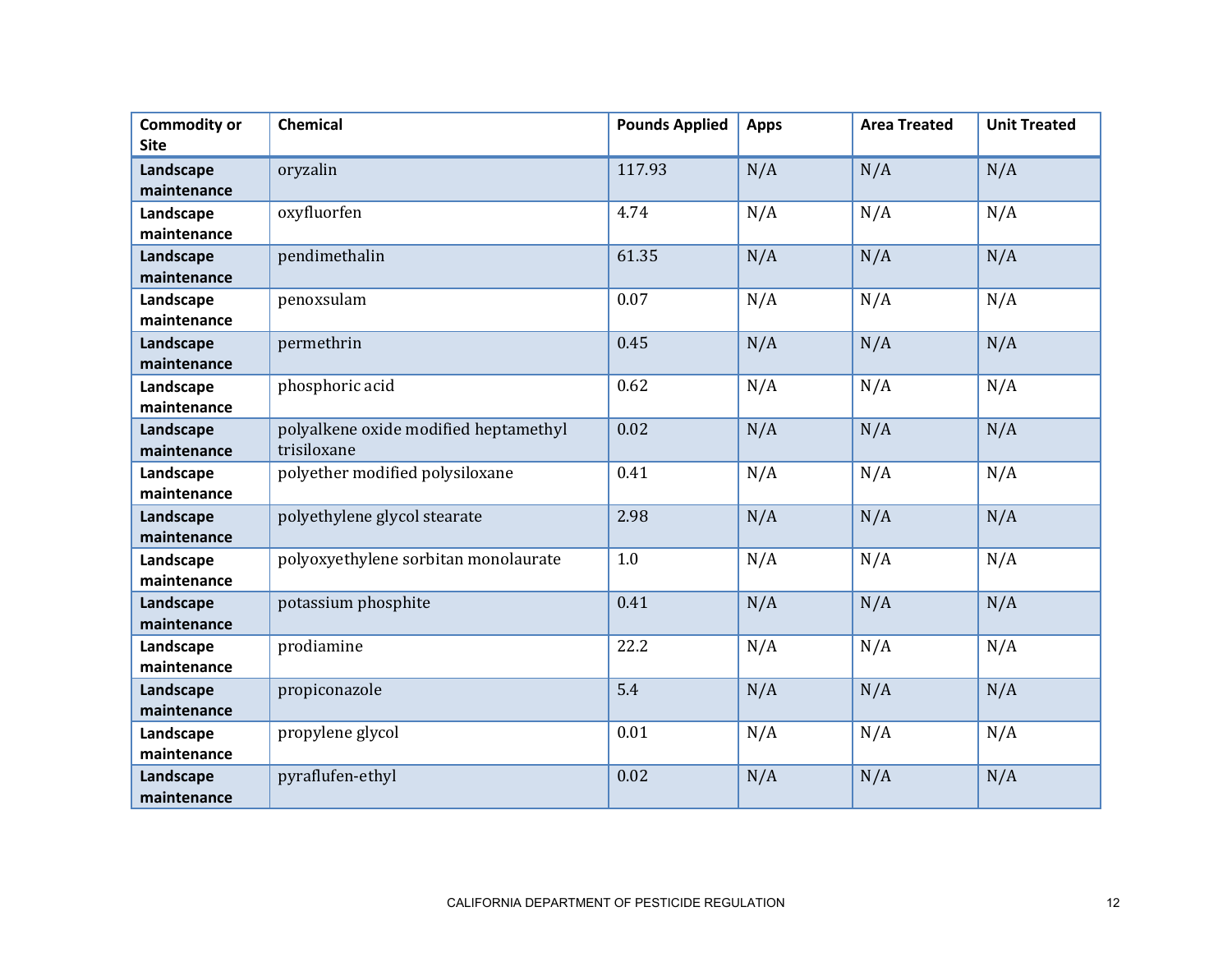| <b>Commodity or</b><br><b>Site</b> | <b>Chemical</b>                                                                         | <b>Pounds Applied</b> | <b>Apps</b> | <b>Area Treated</b> | <b>Unit Treated</b> |
|------------------------------------|-----------------------------------------------------------------------------------------|-----------------------|-------------|---------------------|---------------------|
| Landscape<br>maintenance           | rimsulfuron                                                                             | 1.05                  | N/A         | N/A                 | N/A                 |
| Landscape<br>maintenance           | silicone defoamer                                                                       | 0.02                  | N/A         | N/A                 | N/A                 |
| Landscape<br>maintenance           | silica filled polydimethylsiloxane                                                      | < 0.01                | N/A         | N/A                 | N/A                 |
| Landscape<br>maintenance           | sodium xylene sulfonate                                                                 | 0.27                  | N/A         | N/A                 | N/A                 |
| Landscape<br>maintenance           | spiromesifen                                                                            | < 0.01                | N/A         | N/A                 | N/A                 |
| Landscape<br>maintenance           | spirotetramat                                                                           | < 0.01                | N/A         | N/A                 | N/A                 |
| Landscape<br>maintenance           | tall oil                                                                                | 5.2                   | N/A         | N/A                 | N/A                 |
| Landscape<br>maintenance           | alpha- $[para-(1,1,3,3-$<br>tetramethylbutyl)phenyl]-omega-<br>hydroxypoly(oxyethylene) | 1.03                  | N/A         | N/A                 | N/A                 |
| Landscape<br>maintenance           | tetrapotassium pyrophosphate                                                            | 0.14                  | N/A         | N/A                 | N/A                 |
| Landscape<br>maintenance           | thiophanate-methyl                                                                      | 0.25                  | N/A         | N/A                 | N/A                 |
| Landscape<br>maintenance           | triclopyr, butoxyethyl ester                                                            | 193.58                | N/A         | N/A                 | N/A                 |
| Landscape<br>maintenance           | triclopyr, triethylamine salt                                                           | 33.96                 | N/A         | N/A                 | N/A                 |
| Landscape<br>maintenance           | triethanolamine                                                                         | 0.35                  | N/A         | N/A                 | N/A                 |
| Landscape<br>maintenance           | trifluralin                                                                             | 2.52                  | N/A         | N/A                 | N/A                 |
| Landscape<br>maintenance           | alpha-undecyl-omega-<br>hydroxypoly(oxyethylene)                                        | 0.81                  | N/A         | N/A                 | N/A                 |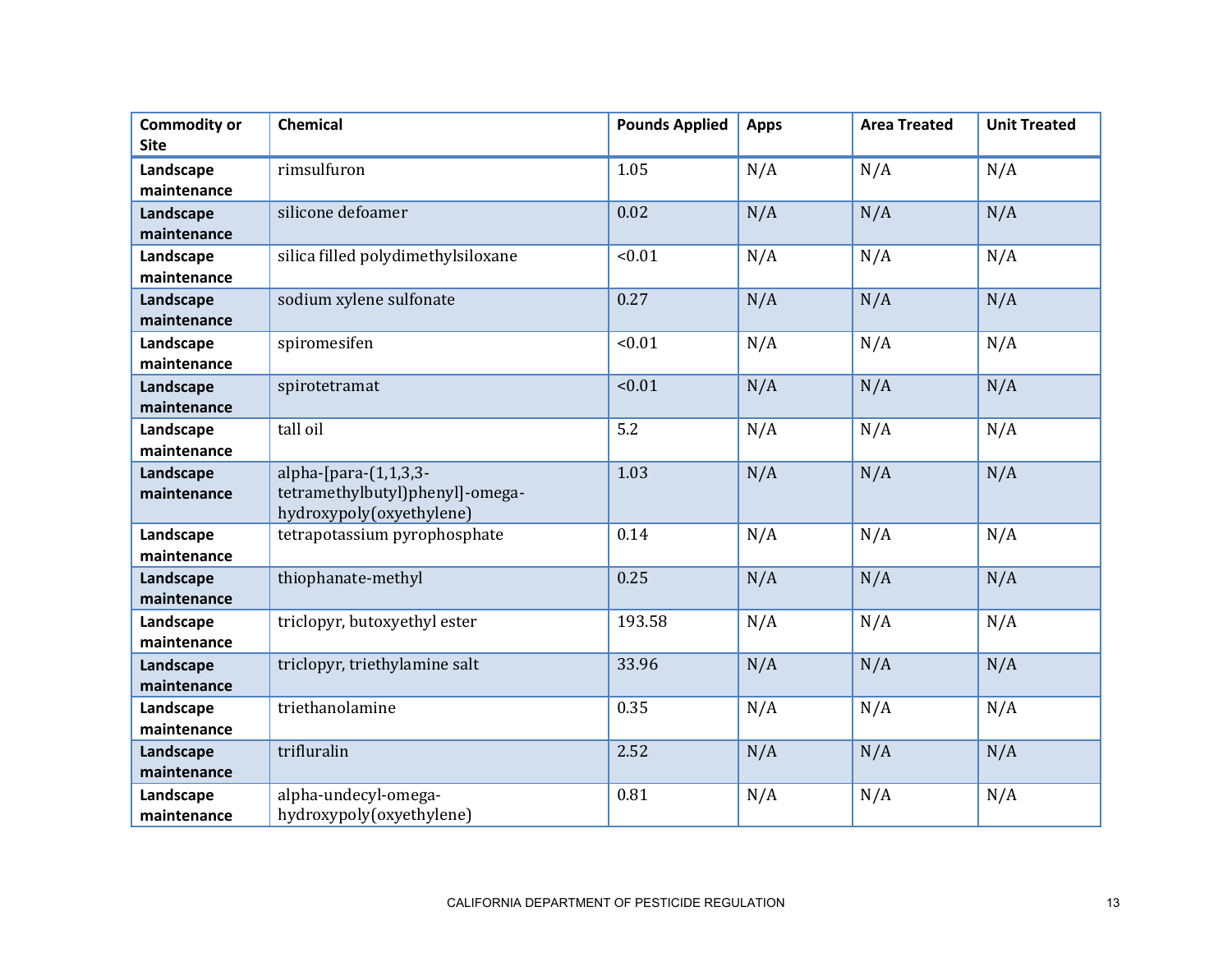| <b>Commodity or</b><br><b>Site</b> | Chemical                                                    | <b>Pounds Applied</b> | <b>Apps</b>    | <b>Area Treated</b> | <b>Unit Treated</b> |
|------------------------------------|-------------------------------------------------------------|-----------------------|----------------|---------------------|---------------------|
|                                    | warfarin                                                    | 0.01                  |                |                     |                     |
| Landscape<br>maintenance           |                                                             |                       | N/A            | N/A                 | N/A                 |
| Olive                              | ammonium sulfate                                            | 0.52                  | $\overline{2}$ | 1.5                 | $\boldsymbol{A}$    |
| <b>Olive</b>                       | citric acid                                                 | 0.07                  | $\overline{2}$ | 1.5                 | $\overline{A}$      |
| Olive                              | dimethylpolysiloxane                                        | 0.01                  | $\overline{2}$ | 1.5                 | $\boldsymbol{A}$    |
| <b>Olive</b>                       | glycerol                                                    | 0.38                  | $\overline{2}$ | 1.5                 | $\overline{A}$      |
| Olive                              | glyphosate, isopropylamine salt                             | 3.75                  | $\overline{2}$ | 1.5                 | $\overline{A}$      |
| <b>Olive</b>                       | glyphosate, potassium salt                                  | 1.15                  | $\mathbf{1}$   | 1.0                 | $\overline{A}$      |
| Olive                              | isopropyl alcohol                                           | 0.12                  | $\overline{2}$ | 1.5                 | $\overline{A}$      |
|                                    |                                                             |                       | $\overline{2}$ |                     |                     |
| <b>Olive</b>                       | alpha-(para-nonylphenyl)-omega-<br>hydroxypoly(oxyethylene) | 1.37                  |                | 1.5                 | $\boldsymbol{A}$    |
| Olive                              | oxyfluorfen                                                 | 1.13                  | $\overline{2}$ | 1.5                 | $\boldsymbol{A}$    |
| <b>Olive</b>                       | pendimethalin                                               | 5.68                  | $\overline{2}$ | 1.5                 | $\overline{A}$      |
| Olive                              | phosphoric acid                                             | 0.12                  | $\overline{2}$ | 1.5                 | $\overline{A}$      |
| <b>Olive</b>                       | polyacrylamide polymer                                      | 0.04                  | $\overline{2}$ | 1.5                 | $\overline{A}$      |
| Olive                              | polyethylene glycol                                         | 0.75                  | $\overline{2}$ | 1.5                 | $\overline{A}$      |
| <b>Olive</b>                       | sodium hydroxide                                            | 0.21                  | $\overline{2}$ | 1.5                 | $\overline{A}$      |
| Olive                              | spinosad                                                    | < 0.01                | $\overline{7}$ | 7.0                 | $\boldsymbol{A}$    |
| <b>Pastureland</b>                 | aminopyralid, triisopropanolamine salt                      | 76.81                 | 3              | 510.0               | $\overline{A}$      |
| Pastureland                        | 2,4-d, dimethylamine salt                                   | 45.39                 | $\mathbf{1}$   | 20.0                | $\overline{A}$      |
| <b>Pastureland</b>                 | glyphosate, potassium salt                                  | 9.46                  | $\overline{4}$ | 55.0                | $\overline{A}$      |
| Pastureland                        | alpha-(para-nonylphenyl)-omega-<br>hydroxypoly(oxyethylene) | 9.14                  | $\mathbf{1}$   | 20.0                | $\boldsymbol{A}$    |
| Rangeland                          | butyl alcohol                                               | 0.3                   | N/A            | 5.0                 | $\overline{A}$      |
| Rangeland                          | clopyralid, monoethanolamine salt                           | 8.53                  | N/A            | 18.0                | $\overline{A}$      |
| Rangeland                          | 2,4-d, 2-ethylhexyl ester                                   | 32.7                  | $\overline{2}$ | 20.0                | $\overline{A}$      |
| Rangeland                          | dimethylpolysiloxane                                        | < 0.01                | N/A            | 5.0                 | $\overline{A}$      |
| Rangeland                          | glyphosate, isopropylamine salt                             | 13.47                 | 12             | 12.26               | $\overline{A}$      |
| Rangeland                          | alpha-(para-nonylphenyl)-omega-<br>hydroxypoly(oxyethylene) | 2.45                  | N/A            | 5.0                 | $\boldsymbol{A}$    |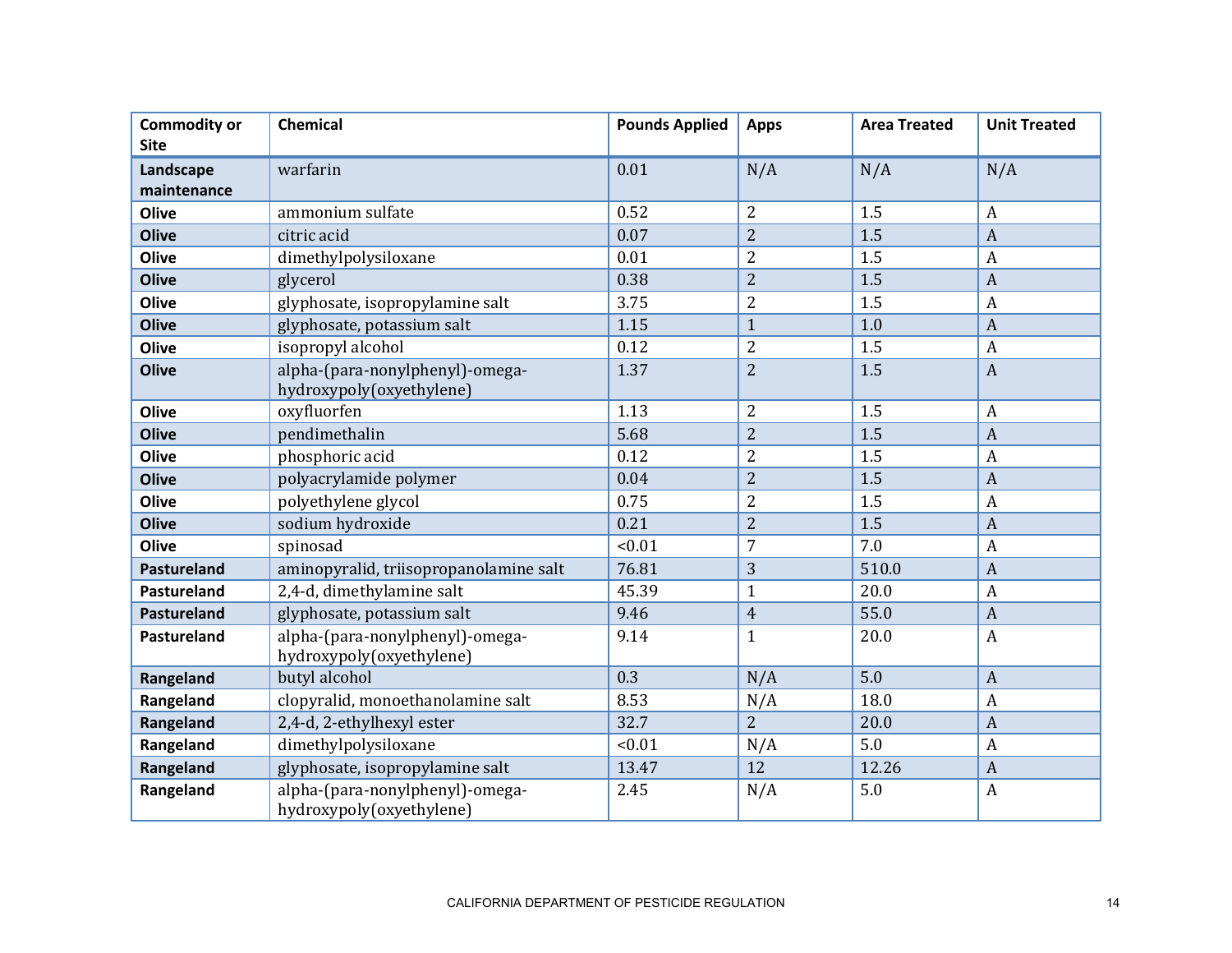| <b>Commodity or</b>    | Chemical                                                       | <b>Pounds Applied</b> | <b>Apps</b>    | <b>Area Treated</b> | <b>Unit Treated</b> |
|------------------------|----------------------------------------------------------------|-----------------------|----------------|---------------------|---------------------|
| <b>Site</b>            |                                                                |                       |                |                     |                     |
| Rangeland              | triclopyr, butoxyethyl ester                                   | 271.61                | 3              | 4.45                | $\boldsymbol{A}$    |
| <b>Regulatory pest</b> | bifenthrin                                                     | 0.02                  | N/A            | N/A                 | N/A                 |
| control                |                                                                |                       |                |                     |                     |
| <b>Rights of way</b>   | alpha-alkylaryl-omega-                                         | 3.33                  | N/A            | N/A                 | N/A                 |
|                        | hydroxypoly(oxyethylene)                                       |                       |                |                     |                     |
| <b>Rights of way</b>   | alpha-alkyl (c9-c11)-omega-                                    | 2.86                  | N/A            | N/A                 | N/A                 |
|                        | hydroxypoly(oxyethylene)                                       |                       |                |                     |                     |
| <b>Rights of way</b>   | allyloxypolyethylene glycol acetate                            | 0.3                   | N/A            | N/A                 | N/A                 |
| <b>Rights of way</b>   | aminocyclopyrachlor                                            | 0.42                  | N/A            | N/A                 | N/A                 |
| <b>Rights of way</b>   | aminocyclopyrachlor, potassium salt                            | 0.59                  | N/A            | N/A                 | N/A                 |
| <b>Rights of way</b>   | aminopyralid, triisopropanolamine salt                         | 48.65                 | N/A            | N/A                 | N/A                 |
| <b>Rights of way</b>   | benzoic acid                                                   | 0.25                  | N/A            | N/A                 | N/A                 |
| <b>Rights of way</b>   | n,n-bis-(2-omega-                                              | 0.46                  | $\mathbf{1}$   | 2.0                 | $\boldsymbol{A}$    |
|                        | hydroxypoly(oxyethylene)ethyl)alkylamine,                      |                       |                |                     |                     |
|                        | alkyl derived from tallow fatty acids                          |                       |                |                     |                     |
| <b>Rights of way</b>   | n,n-bis-(2-omega-<br>hydroxypoly(oxyethylene)ethyl)alkylamine, | 5.25                  | N/A            | N/A                 | N/A                 |
|                        | alkyl derived from tallow fatty acids                          |                       |                |                     |                     |
| <b>Rights of way</b>   | butyl alcohol                                                  | 19.97                 | N/A            | N/A                 | N/A                 |
| <b>Rights of way</b>   | chlorsulfuron                                                  | 8.92                  | N/A            | N/A                 | N/A                 |
| <b>Rights of way</b>   | citric acid                                                    | 6.05                  | N/A            | N/A                 | N/A                 |
| <b>Rights of way</b>   | clopyralid, monoethanolamine salt                              | 118.86                | N/A            | N/A                 | N/A                 |
| <b>Rights of way</b>   | diethylene glycol                                              | 0.03                  | $\mathbf{1}$   | 0.1                 | $\boldsymbol{A}$    |
| <b>Rights of way</b>   | diethylene glycol                                              | 1.31                  | N/A            | N/A                 | N/A                 |
| <b>Rights of way</b>   | dimethyl alkyl tertiary amines                                 | 0.27                  | N/A            | N/A                 | N/A                 |
| <b>Rights of way</b>   | dimethylpolysiloxane                                           | 0.01                  | $\overline{2}$ | 2.1                 | $\boldsymbol{A}$    |
| <b>Rights of way</b>   | dimethylpolysiloxane                                           | 0.6                   | N/A            | N/A                 | N/A                 |
| <b>Rights of way</b>   | dithiopyr                                                      | 13.25                 | N/A            | N/A                 | N/A                 |
| <b>Rights of way</b>   | diuron                                                         | 23.61                 | N/A            | N/A                 | N/A                 |
| <b>Rights of way</b>   | emulsifiable methylated vegetable oil                          | 8.07                  | N/A            | N/A                 | N/A                 |
| <b>Rights of way</b>   | fatty acids, mixed                                             | 0.05                  | $\mathbf{1}$   | 0.1                 | $\boldsymbol{A}$    |
|                        |                                                                |                       |                |                     |                     |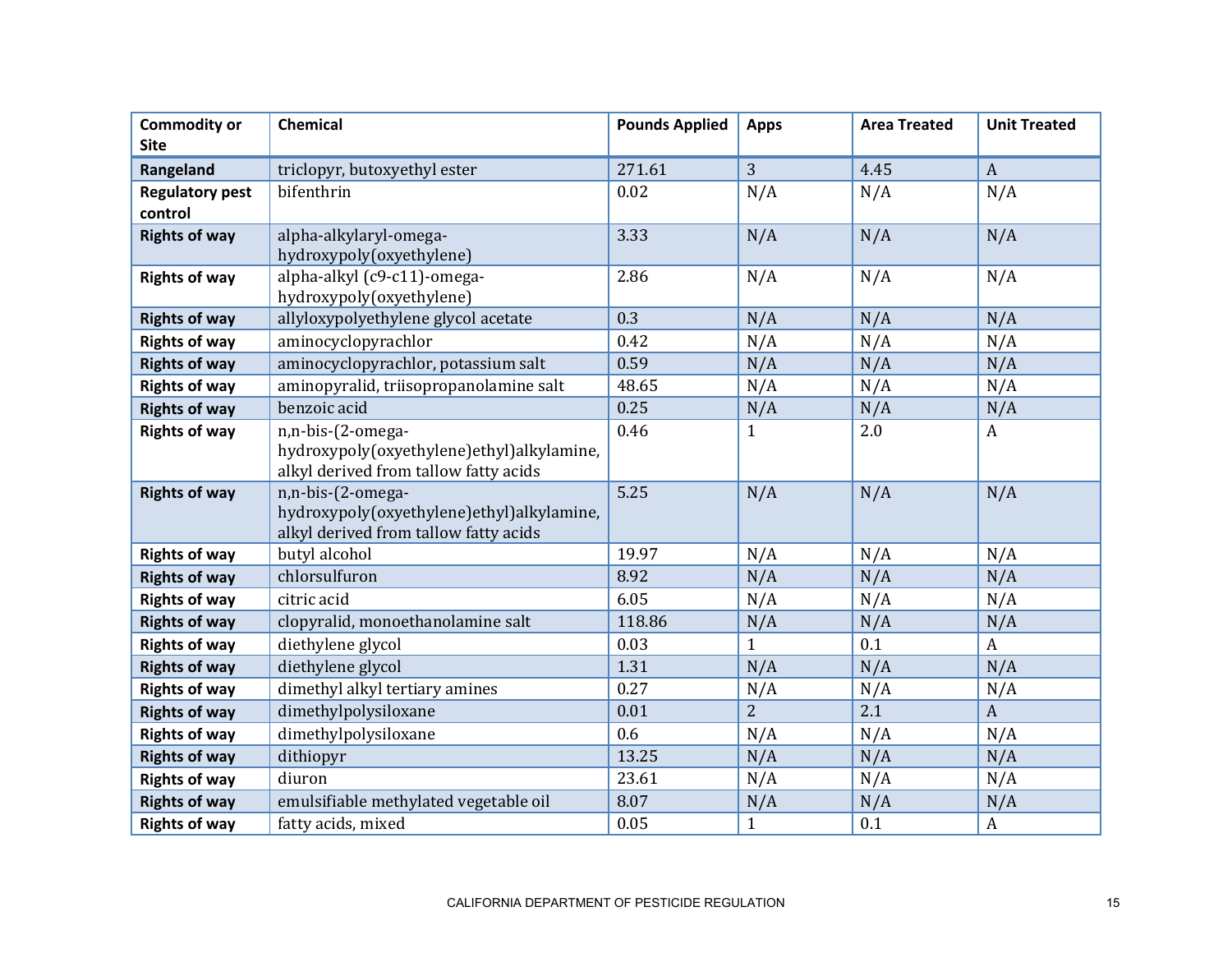| <b>Commodity or</b><br><b>Site</b> | Chemical                                                                     | <b>Pounds Applied</b> | <b>Apps</b>  | <b>Area Treated</b> | <b>Unit Treated</b> |
|------------------------------------|------------------------------------------------------------------------------|-----------------------|--------------|---------------------|---------------------|
| <b>Rights of way</b>               | fatty acids, mixed                                                           | 2.33                  | N/A          | N/A                 | N/A                 |
| <b>Rights of way</b>               | flumioxazin                                                                  | 5.2                   | N/A          | N/A                 | N/A                 |
| <b>Rights of way</b>               | fluroxypyr, 1-methylheptyl ester                                             | 52.06                 | N/A          | N/A                 | N/A                 |
| <b>Rights of way</b>               | foramsulfuron                                                                | 0.01                  | N/A          | N/A                 | N/A                 |
| <b>Rights of way</b>               | glufosinate-ammonium                                                         | 1.61                  | N/A          | N/A                 | N/A                 |
| <b>Rights of way</b>               | glyphosate, isopropylamine salt                                              | 5.58                  | 2            | 1.1                 | $\boldsymbol{A}$    |
| <b>Rights of way</b>               | glyphosate, isopropylamine salt                                              | 2,075.64              | N/A          | N/A                 | N/A                 |
| <b>Rights of way</b>               | glyphosate, potassium salt                                                   | 22.07                 | $\mathbf{1}$ | 2.0                 | $\boldsymbol{A}$    |
| <b>Rights of way</b>               | glyphosate, potassium salt                                                   | 36.37                 | N/A          | N/A                 | N/A                 |
| <b>Rights of way</b>               | heptamethyltrisiloxane-1,3-propanediol<br>ether, ethoxylated propoxylated    | 0.01                  | N/A          | N/A                 | N/A                 |
| <b>Rights of way</b>               | hydrotreated paraffinic solvent                                              | 12.11                 | $\mathbf{1}$ | 2.0                 | $\overline{A}$      |
| <b>Rights of way</b>               | 2-(3-hydroxypropyl)-hepta-methyl<br>trisiloxane, ethoxylated, acetate        | 1.03                  | N/A          | N/A                 | N/A                 |
| <b>Rights of way</b>               | imazapyr, isopropylamine salt                                                | 2.53                  | N/A          | N/A                 | N/A                 |
| <b>Rights of way</b>               | indaziflam                                                                   | 14.04                 | N/A          | N/A                 | N/A                 |
| <b>Rights of way</b>               | iodosulfuron-methyl-sodium                                                   | < 0.01                | N/A          | N/A                 | N/A                 |
| <b>Rights of way</b>               | methylated soybean oil                                                       | 656.25                | N/A          | N/A                 | N/A                 |
| <b>Rights of way</b>               | mineral oil                                                                  | 16.55                 | N/A          | N/A                 | N/A                 |
| <b>Rights of way</b>               | alpha-(para-nonylphenyl)-omega-<br>hydroxypoly(oxyethylene)                  | 3.38                  | 3            | 4.1                 | $\boldsymbol{A}$    |
| <b>Rights of way</b>               | alpha-(para-nonylphenyl)-omega-<br>hydroxypoly(oxyethylene)                  | 392.13                | N/A          | N/A                 | N/A                 |
| <b>Rights of way</b>               | alpha-(para-nonylphenyl)-omega-<br>hydroxypoly(oxyethylene), phosphate ester | 0.1                   | $\mathbf{1}$ | 2.0                 | $\boldsymbol{A}$    |
| <b>Rights of way</b>               | oleic acid, ethyl ester                                                      | 9.01                  | N/A          | N/A                 | N/A                 |
| <b>Rights of way</b>               | oleic acid, methyl ester                                                     | 62.31                 | N/A          | N/A                 | N/A                 |
| <b>Rights of way</b>               | oxyfluorfen                                                                  | 122.16                | N/A          | N/A                 | N/A                 |
| <b>Rights of way</b>               | paclobutrazol                                                                | 27.98                 | N/A          | N/A                 | N/A                 |
| <b>Rights of way</b>               | pendimethalin                                                                | 69.61                 | N/A          | N/A                 | N/A                 |
| <b>Rights of way</b>               | penoxsulam                                                                   | 2.55                  | N/A          | N/A                 | N/A                 |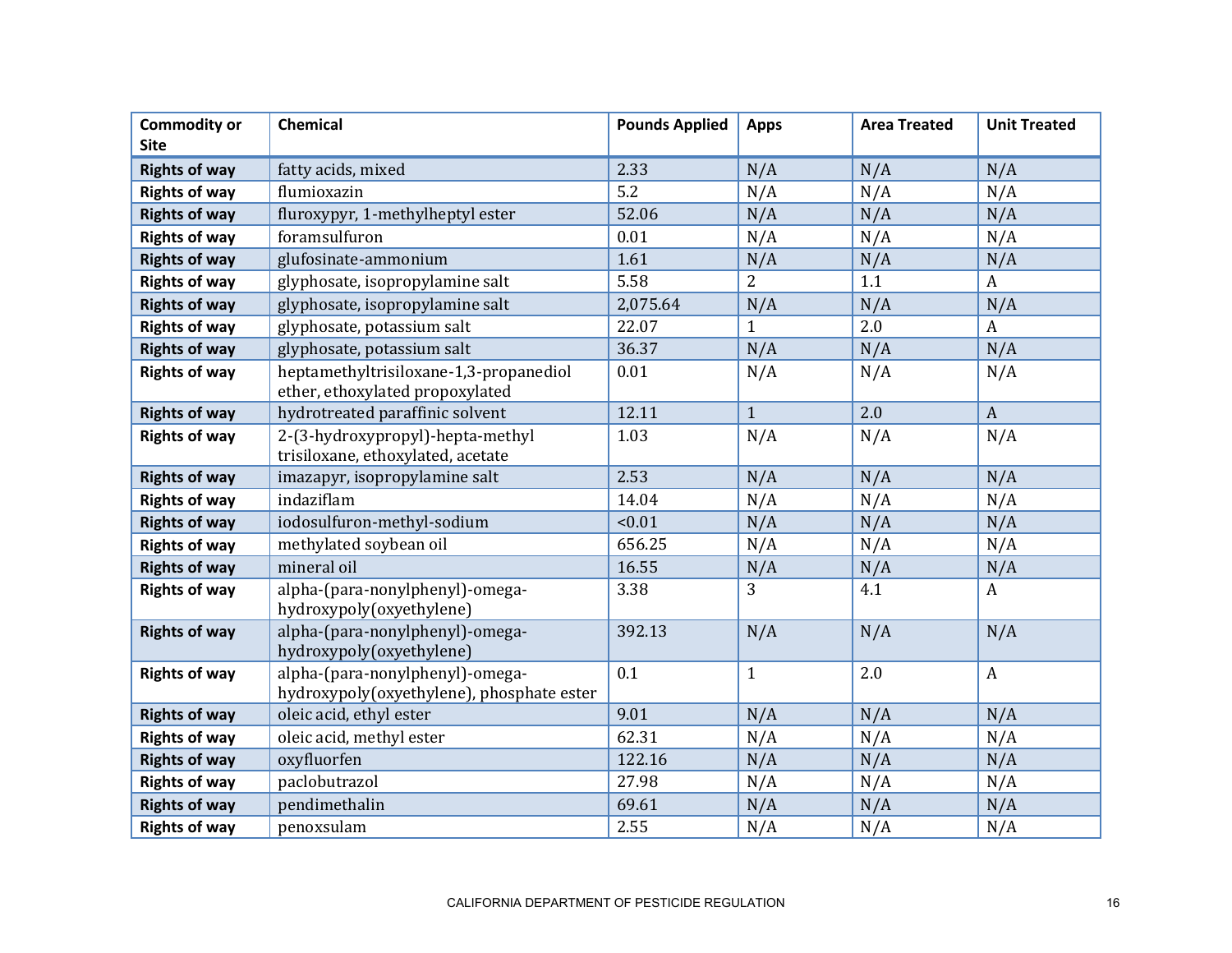| <b>Commodity or</b>  | Chemical                                                       | <b>Pounds Applied</b> | <b>Apps</b>  | <b>Area Treated</b> | <b>Unit Treated</b> |
|----------------------|----------------------------------------------------------------|-----------------------|--------------|---------------------|---------------------|
| <b>Site</b>          |                                                                |                       |              |                     |                     |
| <b>Rights of way</b> | phosphoric acid                                                | 0.48                  | N/A          | N/A                 | N/A                 |
| <b>Rights of way</b> | polyacrylamide polymer                                         | 0.66                  | N/A          | N/A                 | N/A                 |
| <b>Rights of way</b> | polyether modified polysiloxane                                | 0.44                  | N/A          | N/A                 | N/A                 |
| <b>Rights of way</b> | polyethylene glycol diacetate                                  | 0.03                  | N/A          | N/A                 | N/A                 |
| <b>Rights of way</b> | polyoxyethylene dioleate                                       | 1.58                  | N/A          | N/A                 | N/A                 |
| <b>Rights of way</b> | poly(oxyethylene) poly(oxypropylene)<br>glycol monoallyl ether | 0.05                  | N/A          | N/A                 | N/A                 |
| <b>Rights of way</b> | polyoxyethylene sorbitan monooleate                            | 0.45                  | N/A          | N/A                 | N/A                 |
| <b>Rights of way</b> | potassium phosphite                                            | 1.62                  | N/A          | N/A                 | N/A                 |
| <b>Rights of way</b> | prodiamine                                                     | 358.8                 | N/A          | N/A                 | N/A                 |
| <b>Rights of way</b> | propylene glycol                                               | 0.66                  | $\mathbf{1}$ | 2.0                 | $\boldsymbol{A}$    |
| <b>Rights of way</b> | propylene glycol                                               | 57.62                 | N/A          | N/A                 | N/A                 |
| <b>Rights of way</b> | rimsulfuron                                                    | 0.78                  | N/A          | N/A                 | N/A                 |
| <b>Rights of way</b> | sulfentrazone                                                  | 1.85                  | N/A          | N/A                 | N/A                 |
| <b>Rights of way</b> | sulfometuron-methyl                                            | 21.6                  | N/A          | N/A                 | N/A                 |
| <b>Rights of way</b> | sulfuric acid                                                  | 0.26                  | $\mathbf{1}$ | 2.0                 | $\boldsymbol{A}$    |
| <b>Rights of way</b> | tall oil                                                       | 1.25                  | $\mathbf{1}$ | 2.0                 | $\mathbf{A}$        |
| <b>Rights of way</b> | tall oil fatty acids                                           | 42.24                 | N/A          | N/A                 | N/A                 |
| <b>Rights of way</b> | tebuthiuron                                                    | 4.8                   | N/A          | N/A                 | N/A                 |
| <b>Rights of way</b> | thiencarbazone-methyl                                          | < 0.01                | N/A          | N/A                 | N/A                 |
| <b>Rights of way</b> | triclopyr, butoxyethyl ester                                   | 91.73                 | N/A          | N/A                 | N/A                 |
| <b>Rights of way</b> | triclopyr, triethylamine salt                                  | 8.51                  | $\mathbf{1}$ | 2.0                 | $\boldsymbol{A}$    |
| <b>Rights of way</b> | triclopyr, triethylamine salt                                  | 202.56                | N/A          | N/A                 | N/A                 |
| <b>Rights of way</b> | alpha-tridecyl-omega-<br>hydroxypoly(oxyethanol) phosphate     | 4.84                  | N/A          | N/A                 | N/A                 |
| <b>Rights of way</b> | triethanolamine                                                | 0.03                  | $\mathbf{1}$ | 2.0                 | $\boldsymbol{A}$    |
| <b>Rights of way</b> | alpha-undecyl-omega-<br>hydroxypoly(oxyethylene)               | 0.08                  | $\mathbf{1}$ | 0.1                 | $\boldsymbol{A}$    |
| <b>Rights of way</b> | alpha-undecyl-omega-<br>hydroxypoly(oxyethylene)               | 4.28                  | N/A          | N/A                 | N/A                 |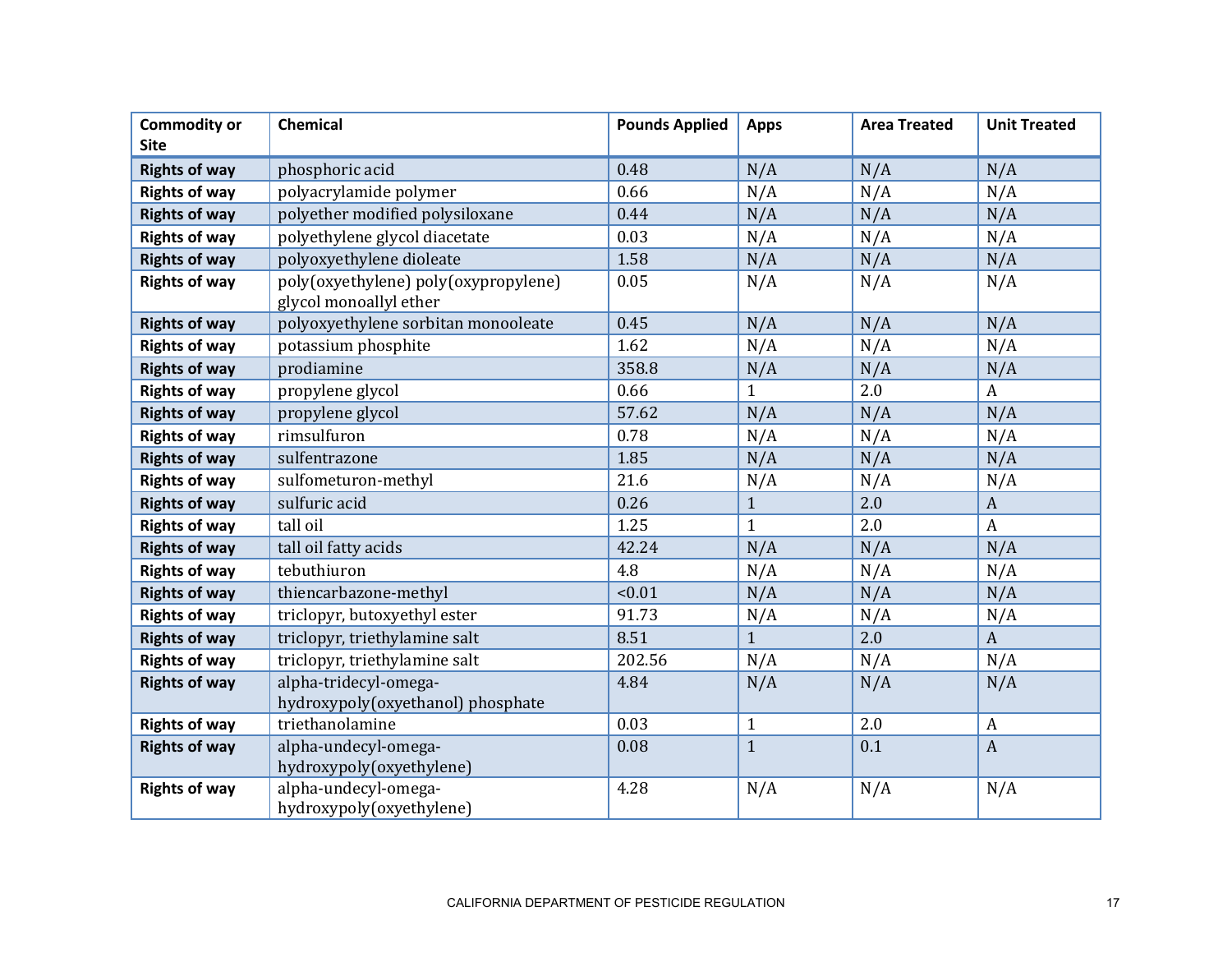| <b>Commodity or</b><br><b>Site</b> | Chemical                   | <b>Pounds Applied</b> | <b>Apps</b>  | <b>Area Treated</b> | <b>Unit Treated</b> |
|------------------------------------|----------------------------|-----------------------|--------------|---------------------|---------------------|
| <b>Rights of way</b>               | urea dihydrogen sulfate    | 2.91                  | N/A          | N/A                 | N/A                 |
|                                    | glyphosate, potassium salt | 0.43                  | $\mathbf{1}$ | 1.5                 | $\boldsymbol{A}$    |
| <b>Strawberry</b>                  | malathion                  | 0.38                  | $\mathbf{1}$ | 1.5                 | $\overline{A}$      |
| <b>Strawberry</b>                  |                            |                       |              |                     |                     |
| <b>Structural pest</b><br>control  | abamectin                  | < 0.01                | N/A          | N/A                 | N/A                 |
| <b>Structural pest</b><br>control  | abamectin, other related   | < 0.01                | N/A          | N/A                 | N/A                 |
| <b>Structural pest</b><br>control  | acephate                   | 0.06                  | N/A          | N/A                 | N/A                 |
| <b>Structural pest</b><br>control  | acetamiprid                | 0.01                  | N/A          | N/A                 | N/A                 |
| <b>Structural pest</b><br>control  | d-trans allethrin          | 0.01                  | N/A          | N/A                 | N/A                 |
| <b>Structural pest</b><br>control  | 4-aminopyridine            | 0.03                  | N/A          | N/A                 | N/A                 |
| <b>Structural pest</b><br>control  | bifenthrin                 | 65.56                 | N/A          | N/A                 | N/A                 |
| <b>Structural pest</b><br>control  | borax                      | 0.26                  | N/A          | N/A                 | N/A                 |
| <b>Structural pest</b><br>control  | boric acid                 | 7.39                  | N/A          | N/A                 | N/A                 |
| <b>Structural pest</b><br>control  | brodifacoum                | < 0.01                | N/A          | N/A                 | N/A                 |
| <b>Structural pest</b><br>control  | bromadiolone               | 0.02                  | N/A          | N/A                 | N/A                 |
| <b>Structural pest</b><br>control  | bromethalin                | < 0.01                | N/A          | N/A                 | N/A                 |
| <b>Structural pest</b><br>control  | chlorantraniliprole        | 0.23                  | N/A          | N/A                 | N/A                 |
| <b>Structural pest</b><br>control  | chlorfenapyr               | 1.86                  | N/A          | N/A                 | N/A                 |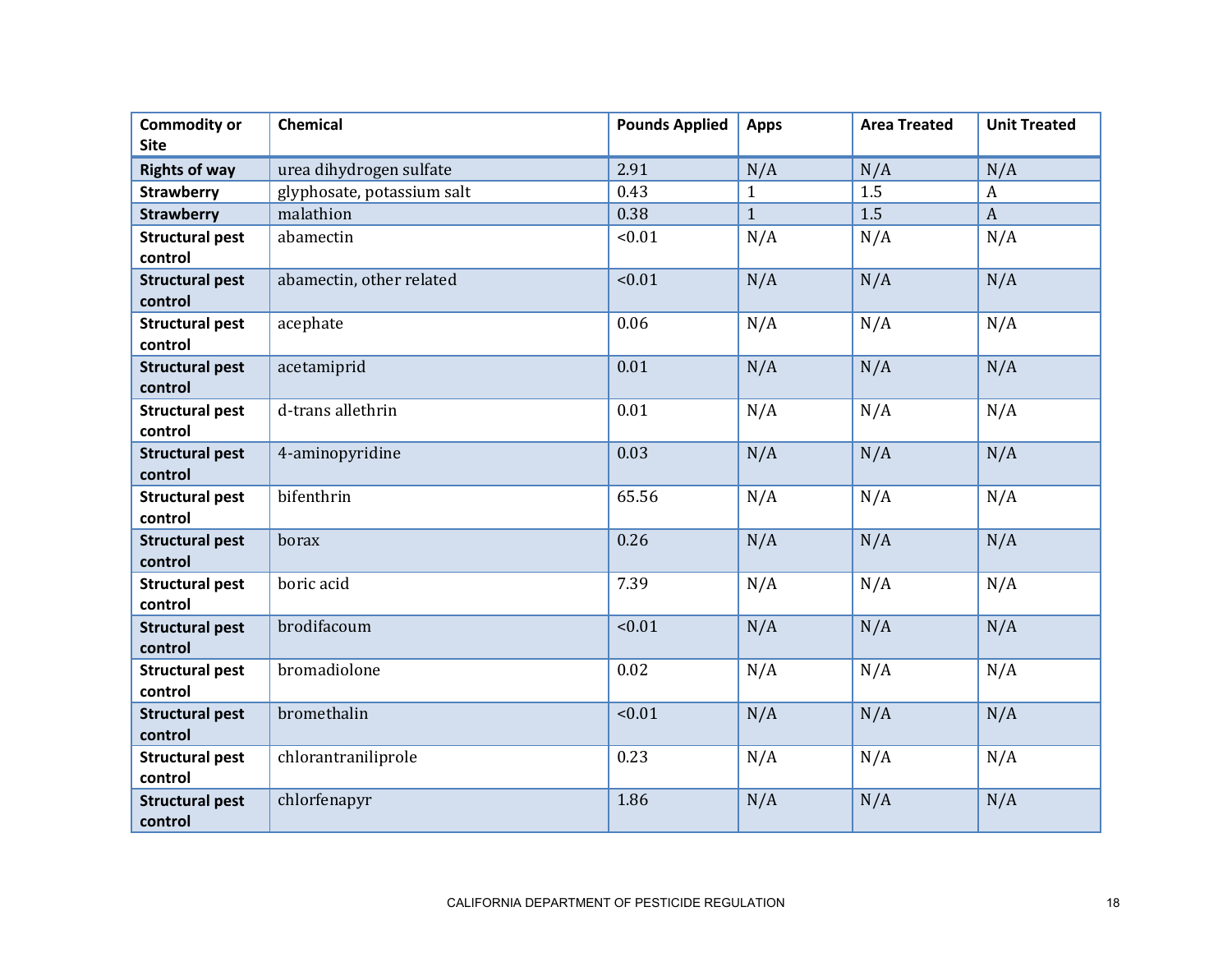| <b>Commodity or</b><br><b>Site</b> | <b>Chemical</b>                  | <b>Pounds Applied</b> | <b>Apps</b> | <b>Area Treated</b> | <b>Unit Treated</b> |
|------------------------------------|----------------------------------|-----------------------|-------------|---------------------|---------------------|
| <b>Structural pest</b><br>control  | cholecalciferol                  | < 0.01                | N/A         | N/A                 | N/A                 |
| <b>Structural pest</b><br>control  | clothianidin                     | 0.29                  | N/A         | N/A                 | N/A                 |
| <b>Structural pest</b><br>control  | cyfluthrin                       | 6.76                  | N/A         | N/A                 | N/A                 |
| <b>Structural pest</b><br>control  | beta-cyfluthrin                  | 2.92                  | N/A         | N/A                 | N/A                 |
| <b>Structural pest</b><br>control  | cypermethrin                     | 52.25                 | N/A         | N/A                 | N/A                 |
| <b>Structural pest</b><br>control  | deltamethrin                     | 18.68                 | N/A         | N/A                 | N/A                 |
| <b>Structural pest</b><br>control  | diatomaceous earth               | 9.48                  | N/A         | N/A                 | N/A                 |
| <b>Structural pest</b><br>control  | difethialone                     | < 0.01                | N/A         | N/A                 | N/A                 |
| <b>Structural pest</b><br>control  | dinotefuran                      | 2.14                  | N/A         | N/A                 | N/A                 |
| <b>Structural pest</b><br>control  | diphacinone                      | < 0.01                | N/A         | N/A                 | N/A                 |
| <b>Structural pest</b><br>control  | disodium octaborate tetrahydrate | 49.94                 | N/A         | N/A                 | N/A                 |
| <b>Structural pest</b><br>control  | esfenvalerate                    | 0.13                  | N/A         | N/A                 | N/A                 |
| <b>Structural pest</b><br>control  | etofenprox                       | 0.64                  | N/A         | N/A                 | N/A                 |
| <b>Structural pest</b><br>control  | ferric sodium edta               | 0.02                  | N/A         | N/A                 | N/A                 |
| <b>Structural pest</b><br>control  | fipronil                         | 16.59                 | N/A         | N/A                 | N/A                 |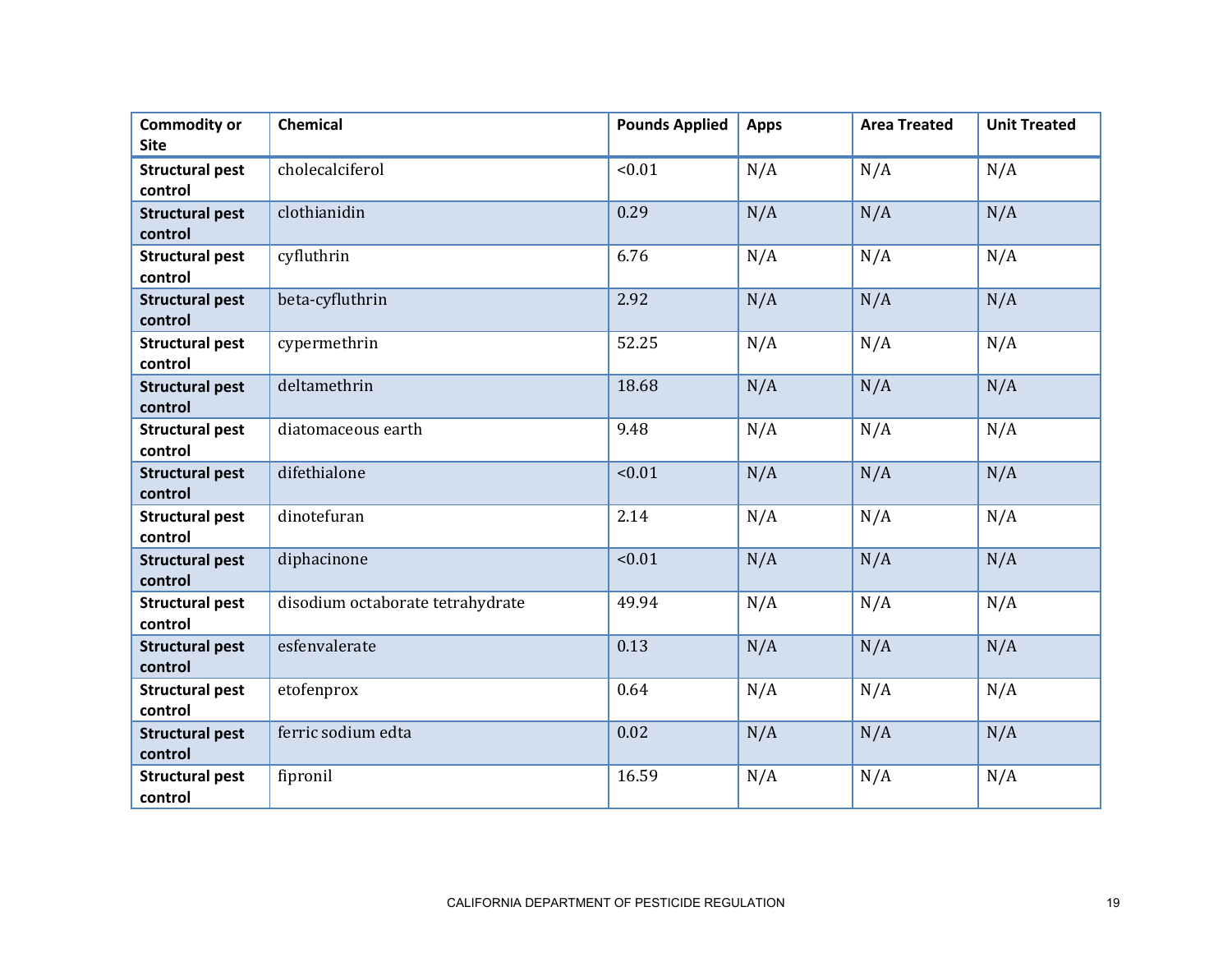| <b>Commodity or</b><br><b>Site</b> | <b>Chemical</b>                      | <b>Pounds Applied</b> | <b>Apps</b> | <b>Area Treated</b> | <b>Unit Treated</b> |
|------------------------------------|--------------------------------------|-----------------------|-------------|---------------------|---------------------|
| <b>Structural pest</b><br>control  | gamma-cyhalothrin                    | 0.01                  | N/A         | N/A                 | N/A                 |
| <b>Structural pest</b><br>control  | glyphosate, isopropylamine salt      | 0.84                  | N/A         | N/A                 | N/A                 |
| <b>Structural pest</b><br>control  | hydroprene                           | 0.18                  | N/A         | N/A                 | N/A                 |
| <b>Structural pest</b><br>control  | imidacloprid                         | 27.87                 | N/A         | N/A                 | N/A                 |
| <b>Structural pest</b><br>control  | indoxacarb                           | 1.11                  | N/A         | N/A                 | N/A                 |
| <b>Structural pest</b><br>control  | iron phosphate                       | < 0.01                | N/A         | N/A                 | N/A                 |
| <b>Structural pest</b><br>control  | lambda-cyhalothrin                   | 2.94                  | N/A         | N/A                 | N/A                 |
| <b>Structural pest</b><br>control  | limonene                             | < 0.01                | N/A         | N/A                 | N/A                 |
| <b>Structural pest</b><br>control  | methoprene                           | < 0.01                | N/A         | N/A                 | N/A                 |
| <b>Structural pest</b><br>control  | s-methoprene                         | 0.04                  | N/A         | N/A                 | N/A                 |
| <b>Structural pest</b><br>control  | metofluthrin                         | 0.01                  | N/A         | N/A                 | N/A                 |
| <b>Structural pest</b><br>control  | muscalure                            | < 0.01                | N/A         | N/A                 | N/A                 |
| <b>Structural pest</b><br>control  | novaluron                            | 0.25                  | N/A         | N/A                 | N/A                 |
| <b>Structural pest</b><br>control  | n-octyl bicycloheptene dicarboximide | 0.23                  | N/A         | N/A                 | N/A                 |
| <b>Structural pest</b><br>control  | permethrin                           | 105.42                | N/A         | N/A                 | N/A                 |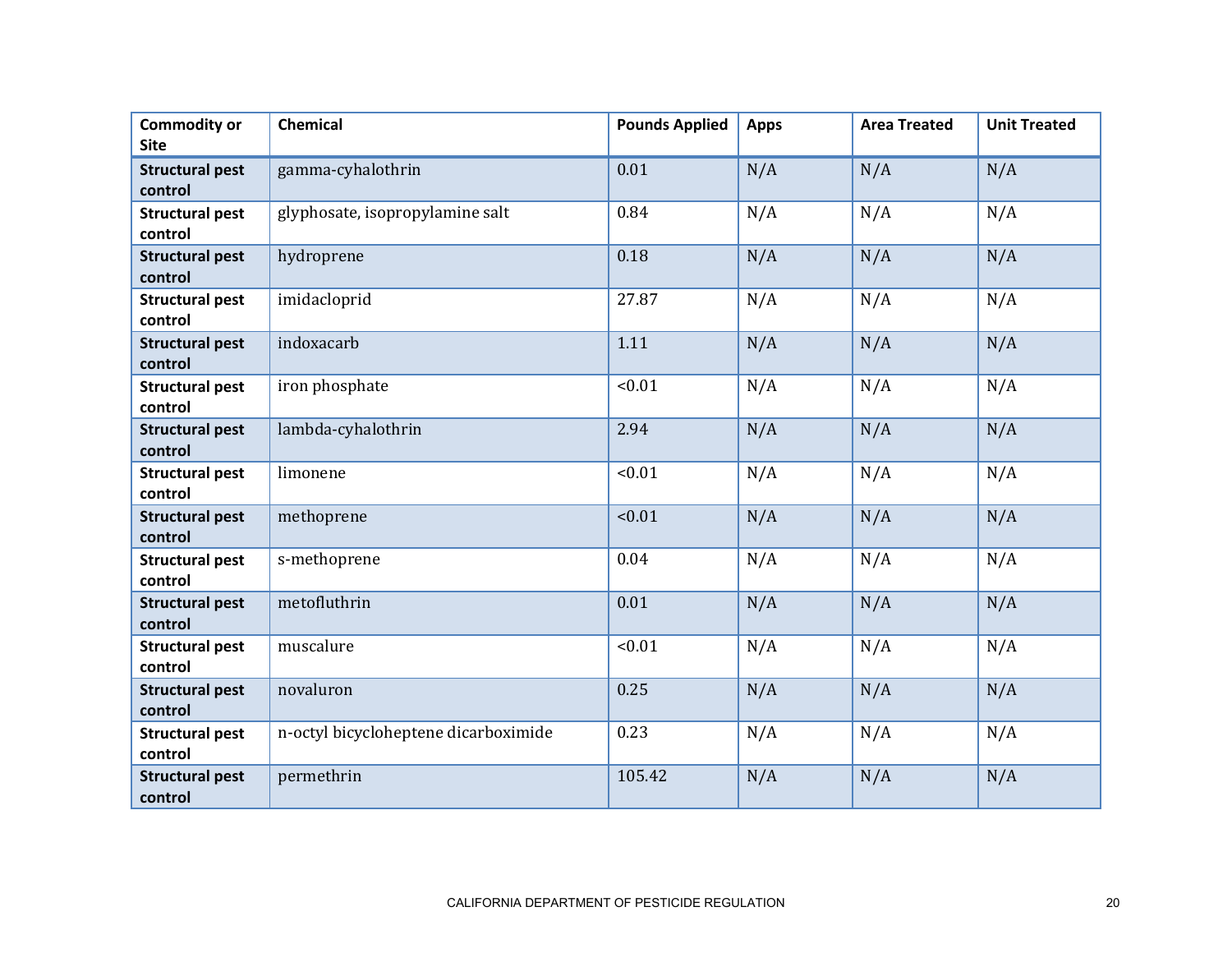| <b>Commodity or</b><br><b>Site</b> | Chemical                               | <b>Pounds Applied</b> | <b>Apps</b> | <b>Area Treated</b> | <b>Unit Treated</b> |
|------------------------------------|----------------------------------------|-----------------------|-------------|---------------------|---------------------|
| <b>Structural pest</b><br>control  | phenothrin                             | 0.04                  | N/A         | N/A                 | N/A                 |
| <b>Structural pest</b><br>control  | phenylethyl propionate                 | 0.02                  | N/A         | N/A                 | N/A                 |
| <b>Structural pest</b><br>control  | piperonyl butoxide                     | 10.4                  | N/A         | N/A                 | N/A                 |
| <b>Structural pest</b><br>control  | piperonyl butoxide, other related      | 0.08                  | N/A         | N/A                 | N/A                 |
| <b>Structural pest</b><br>control  | prallethrin                            | 0.08                  | N/A         | N/A                 | N/A                 |
| <b>Structural pest</b><br>control  | pyrethrins                             | 1.29                  | N/A         | N/A                 | N/A                 |
| <b>Structural pest</b><br>control  | pyriproxyfen                           | 0.05                  | N/A         | N/A                 | N/A                 |
| <b>Structural pest</b><br>control  | silica aerogel                         | 1.02                  | N/A         | N/A                 | N/A                 |
| <b>Structural pest</b><br>control  | strychnine                             | < 0.01                | N/A         | N/A                 | N/A                 |
| <b>Structural pest</b><br>control  | sulfuryl fluoride                      | 365.33                | N/A         | N/A                 | N/A                 |
| <b>Structural pest</b><br>control  | tetramethrin                           | 0.01                  | N/A         | N/A                 | N/A                 |
| <b>Structural pest</b><br>control  | thiamethoxam                           | 0.04                  | N/A         | N/A                 | N/A                 |
| <b>Structural pest</b><br>control  | thyme                                  | 0.03                  | N/A         | N/A                 | N/A                 |
| <b>Structural pest</b><br>control  | trifluralin                            | 0.72                  | N/A         | N/A                 | N/A                 |
| <b>Uncultivated ag</b>             | aminopyralid, triisopropanolamine salt | 5.98                  | N/A         | 28.33               | $\boldsymbol{A}$    |
| <b>Uncultivated ag</b>             | benzoic acid                           | 0.46                  | N/A         | 28.33               | $\boldsymbol{A}$    |
| <b>Uncultivated ag</b>             | butyl alcohol                          | 2.19                  | N/A         | 28.33               | $\boldsymbol{A}$    |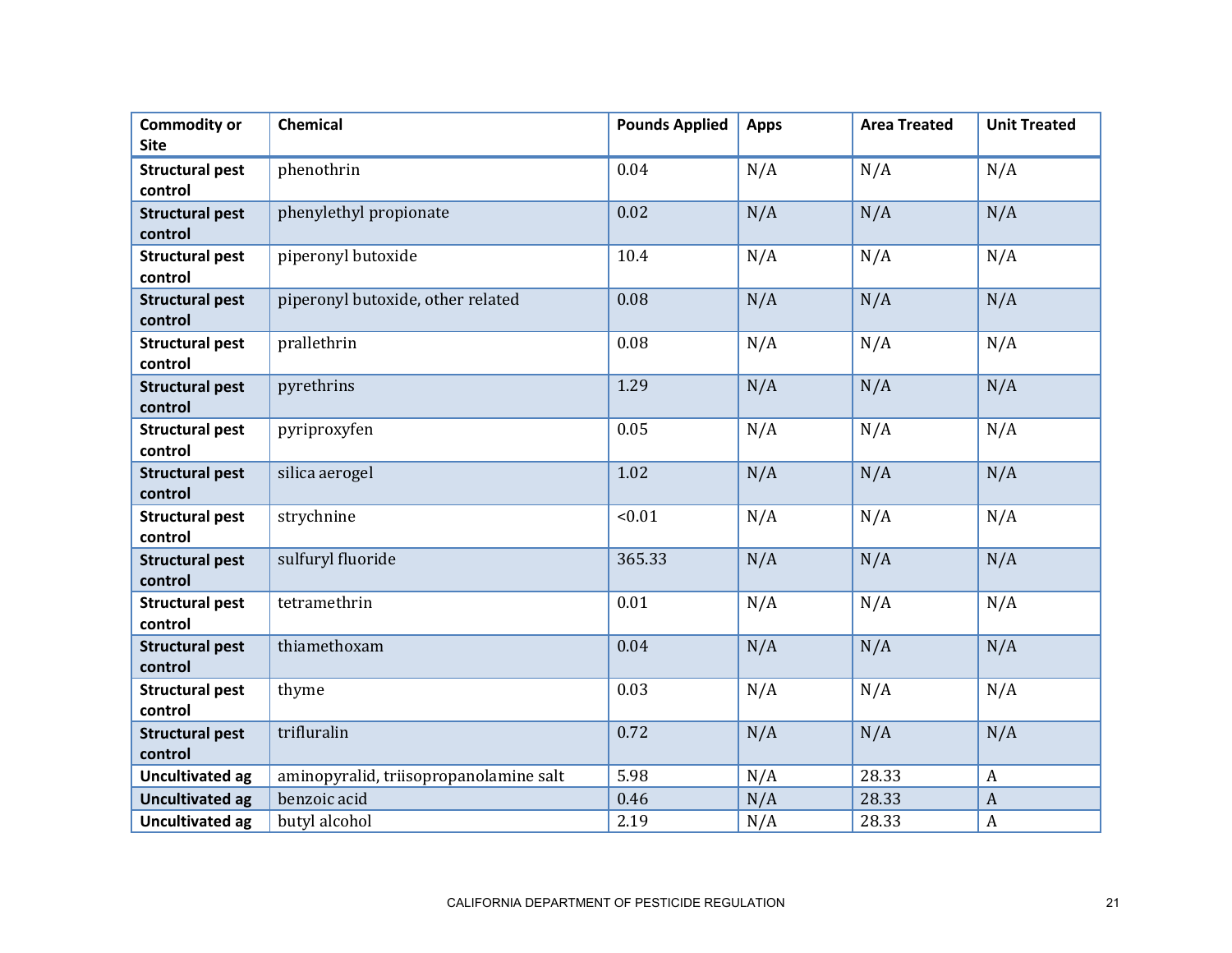| <b>Commodity or</b>           | Chemical                                                                                                | <b>Pounds Applied</b> | <b>Apps</b>    | <b>Area Treated</b> | <b>Unit Treated</b> |
|-------------------------------|---------------------------------------------------------------------------------------------------------|-----------------------|----------------|---------------------|---------------------|
| <b>Site</b>                   |                                                                                                         |                       |                |                     |                     |
| <b>Uncultivated ag</b>        | chlorsulfuron                                                                                           | 2.66                  | N/A            | 28.33               | $\boldsymbol{A}$    |
| <b>Uncultivated ag</b>        | dimethyl alkyl tertiary amines                                                                          | 0.5                   | N/A            | 28.33               | $\boldsymbol{A}$    |
| <b>Uncultivated ag</b>        | dimethylpolysiloxane                                                                                    | 0.02                  | N/A            | 28.33               | $\overline{A}$      |
| <b>Uncultivated ag</b>        | glyphosate, isopropylamine salt                                                                         | 57.59                 | N/A            | 28.33               | $\boldsymbol{A}$    |
| <b>Uncultivated ag</b>        | methylated soybean oil                                                                                  | 16.99                 | N/A            | 28.33               | $\overline{A}$      |
| <b>Uncultivated ag</b>        | mineral oil                                                                                             | 0.89                  | N/A            | 28.33               | $\boldsymbol{A}$    |
| <b>Uncultivated ag</b>        | alpha-(para-nonylphenyl)-omega-<br>hydroxypoly(oxyethylene)                                             | 17.73                 | N/A            | 28.33               | $\boldsymbol{A}$    |
| <b>Uncultivated</b><br>non-ag | aminopyralid, triisopropanolamine salt                                                                  | 2.11                  | $\mathbf{1}$   | 10.0                | $\boldsymbol{A}$    |
| <b>Uncultivated</b><br>non-ag | n,n-bis-(2-omega-<br>hydroxypoly(oxyethylene)ethyl)alkylamine,<br>alkyl derived from tallow fatty acids | 0.77                  | $\mathbf{1}$   | 5.0                 | $\overline{A}$      |
| <b>Uncultivated</b><br>non-ag | clopyralid, monoethanolamine salt                                                                       | 0.15                  | N/A            | 60.0                | $\boldsymbol{A}$    |
| <b>Uncultivated</b><br>non-ag | dimethylpolysiloxane                                                                                    | 0.01                  | $\mathbf{1}$   | 5.0                 | $\boldsymbol{A}$    |
| <b>Uncultivated</b><br>non-ag | glyphosate, isopropylamine salt                                                                         | 6.97                  | $\mathbf{1}$   | 40.0                | $\boldsymbol{A}$    |
| <b>Uncultivated</b><br>non-ag | glyphosate, potassium salt                                                                              | 55.17                 | $\mathbf{1}$   | 5.0                 | $\boldsymbol{A}$    |
| <b>Uncultivated</b><br>non-ag | methylated soybean oil                                                                                  | 6.68                  | $\mathbf{1}$   | 10.0                | $\boldsymbol{A}$    |
| <b>Uncultivated</b><br>non-ag | alpha-(para-nonylphenyl)-omega-<br>hydroxypoly(oxyethylene)                                             | 4.63                  | $\overline{2}$ | 15.0                | $\boldsymbol{A}$    |
| <b>Uncultivated</b><br>non-ag | oleic acid, ethyl ester                                                                                 | 0.28                  | N/A            | 60.0                | $\boldsymbol{A}$    |
| <b>Uncultivated</b><br>non-ag | oxyfluorfen                                                                                             | 23.46                 | $\overline{2}$ | 15.0                | $\overline{A}$      |
| <b>Uncultivated</b><br>non-ag | pendimethalin                                                                                           | 18.86                 | $\mathbf{1}$   | 5.0                 | $\boldsymbol{A}$    |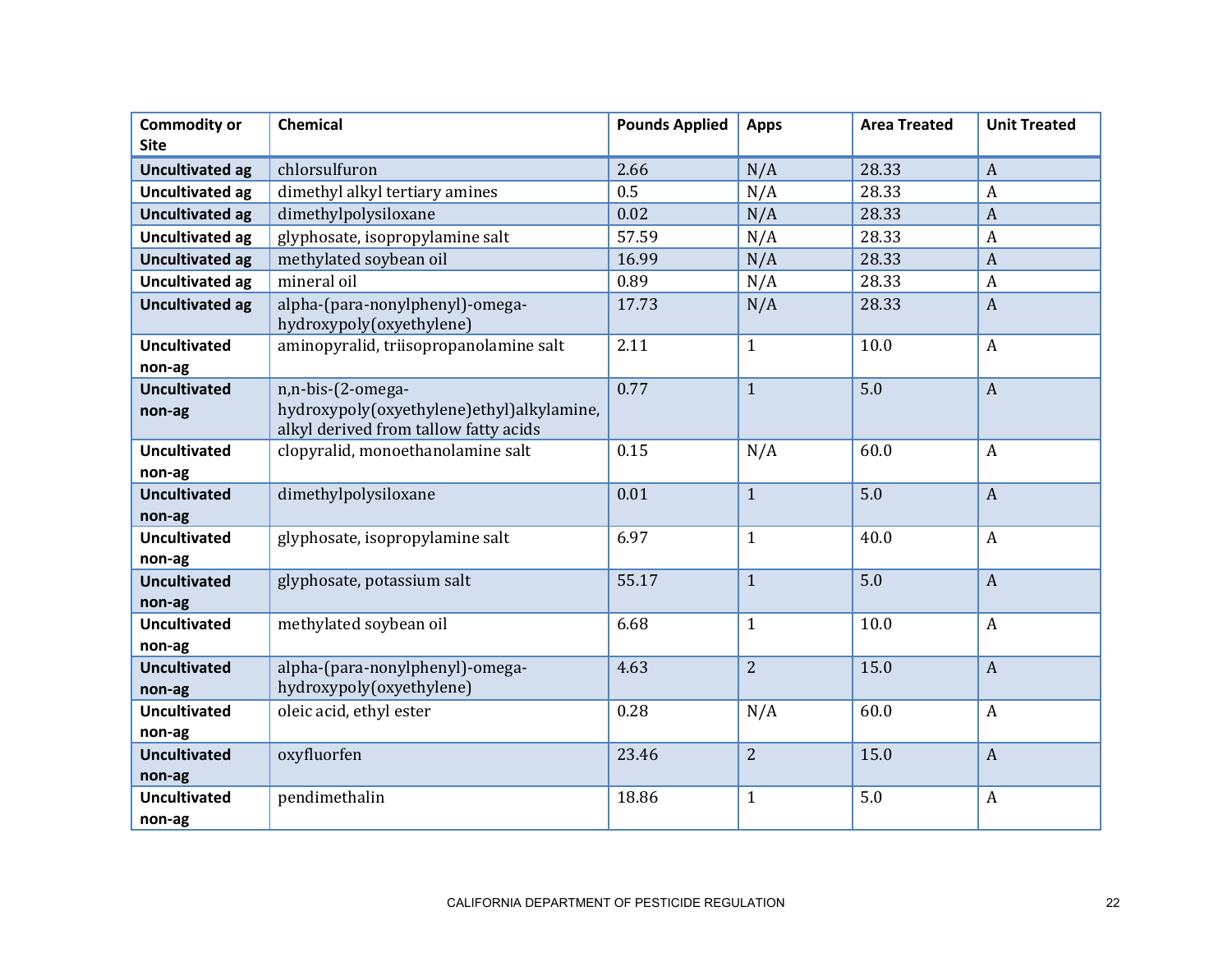| <b>Site</b><br>$\overline{2}$<br>0.49<br>15.0<br>$\boldsymbol{A}$<br><b>Uncultivated</b><br>penoxsulam<br>non-ag<br>60.0<br>$\overline{A}$<br>polyethylene glycol stearate<br>0.07<br>N/A<br><b>Uncultivated</b><br>non-ag<br>5.0<br>$\mathbf{1}$<br>$\boldsymbol{A}$<br><b>Uncultivated</b><br>propylene glycol<br>1.1<br>non-ag<br>sulfuric acid<br>0.44<br>$\mathbf{1}$<br>5.0<br>$\boldsymbol{A}$<br><b>Uncultivated</b><br>non-ag<br>$\overline{2}$<br>90.0<br><b>Uncultivated</b><br>triclopyr, butoxyethyl ester<br>13.33<br>$\boldsymbol{A}$<br>non-ag<br>bromadiolone<br>< 0.01<br>N/A<br>N/A<br>N/A<br>Vertebrate<br>control |  |
|----------------------------------------------------------------------------------------------------------------------------------------------------------------------------------------------------------------------------------------------------------------------------------------------------------------------------------------------------------------------------------------------------------------------------------------------------------------------------------------------------------------------------------------------------------------------------------------------------------------------------------------|--|
|                                                                                                                                                                                                                                                                                                                                                                                                                                                                                                                                                                                                                                        |  |
|                                                                                                                                                                                                                                                                                                                                                                                                                                                                                                                                                                                                                                        |  |
|                                                                                                                                                                                                                                                                                                                                                                                                                                                                                                                                                                                                                                        |  |
|                                                                                                                                                                                                                                                                                                                                                                                                                                                                                                                                                                                                                                        |  |
|                                                                                                                                                                                                                                                                                                                                                                                                                                                                                                                                                                                                                                        |  |
|                                                                                                                                                                                                                                                                                                                                                                                                                                                                                                                                                                                                                                        |  |
|                                                                                                                                                                                                                                                                                                                                                                                                                                                                                                                                                                                                                                        |  |
|                                                                                                                                                                                                                                                                                                                                                                                                                                                                                                                                                                                                                                        |  |
|                                                                                                                                                                                                                                                                                                                                                                                                                                                                                                                                                                                                                                        |  |
|                                                                                                                                                                                                                                                                                                                                                                                                                                                                                                                                                                                                                                        |  |
|                                                                                                                                                                                                                                                                                                                                                                                                                                                                                                                                                                                                                                        |  |
|                                                                                                                                                                                                                                                                                                                                                                                                                                                                                                                                                                                                                                        |  |
| 25.0<br>2.49<br>clothianidin<br>$\boldsymbol{A}$                                                                                                                                                                                                                                                                                                                                                                                                                                                                                                                                                                                       |  |
| $\mathbf{1}$<br><b>Walnut</b><br>25.0                                                                                                                                                                                                                                                                                                                                                                                                                                                                                                                                                                                                  |  |
| 21.82<br>$\mathbf{1}$<br>Walnut<br>copper hydroxide<br>$\boldsymbol{A}$                                                                                                                                                                                                                                                                                                                                                                                                                                                                                                                                                                |  |
| $\overline{2}$<br>27.0<br><b>Walnut</b><br>copper oxychloride<br>25.89<br>$\boldsymbol{A}$                                                                                                                                                                                                                                                                                                                                                                                                                                                                                                                                             |  |
| $\mathbf{1}$<br>25.0<br>corn steep liquor<br>90.69<br>Walnut<br>$\boldsymbol{A}$                                                                                                                                                                                                                                                                                                                                                                                                                                                                                                                                                       |  |
| glufosinate-ammonium<br>$\overline{2}$<br>20.0<br><b>Walnut</b><br>43.39<br>$\boldsymbol{A}$                                                                                                                                                                                                                                                                                                                                                                                                                                                                                                                                           |  |
| 2.0<br>glyphosate, isopropylamine salt<br>$\mathbf{1}$<br>0.44<br>$\boldsymbol{A}$<br><b>Walnut</b>                                                                                                                                                                                                                                                                                                                                                                                                                                                                                                                                    |  |
| 20.0<br>glyphosate, potassium salt<br>9.88<br>10<br>$\boldsymbol{A}$<br><b>Walnut</b>                                                                                                                                                                                                                                                                                                                                                                                                                                                                                                                                                  |  |
| 25.0<br>mancozeb<br>45.0<br>Walnut<br>$\mathbf{1}$<br>$\boldsymbol{A}$                                                                                                                                                                                                                                                                                                                                                                                                                                                                                                                                                                 |  |
| 25.0<br>1.97<br>$\mathbf{1}$<br><b>Walnut</b><br>modified phthalic glycerol alkyd resin<br>$\boldsymbol{A}$                                                                                                                                                                                                                                                                                                                                                                                                                                                                                                                            |  |
| alpha-(para-nonylphenyl)-omega-<br>$\mathbf{1}$<br>25.0<br>$\boldsymbol{A}$<br><b>Walnut</b><br>28.61<br>hydroxypoly(oxyethylene)                                                                                                                                                                                                                                                                                                                                                                                                                                                                                                      |  |
| $\overline{2}$<br>38.82<br>30.0<br>paraquat dichloride<br>$\overline{A}$<br><b>Walnut</b>                                                                                                                                                                                                                                                                                                                                                                                                                                                                                                                                              |  |
| 3<br>alkyl (c9-c11) oligomeric d-<br>87.0<br>0.92<br>$\boldsymbol{A}$<br><b>Wheat (forage -</b>                                                                                                                                                                                                                                                                                                                                                                                                                                                                                                                                        |  |
| glucopyranoside<br>fodder)                                                                                                                                                                                                                                                                                                                                                                                                                                                                                                                                                                                                             |  |
| alkyl (c8,c10) polyglucoside<br>6<br>354.0<br>23.08<br>$\boldsymbol{A}$<br>Wheat (forage -                                                                                                                                                                                                                                                                                                                                                                                                                                                                                                                                             |  |
| fodder)                                                                                                                                                                                                                                                                                                                                                                                                                                                                                                                                                                                                                                |  |
| 6<br>10.99<br>354.0<br>$\boldsymbol{A}$<br>Wheat (forage -<br>ammonium nitrate<br>fodder)                                                                                                                                                                                                                                                                                                                                                                                                                                                                                                                                              |  |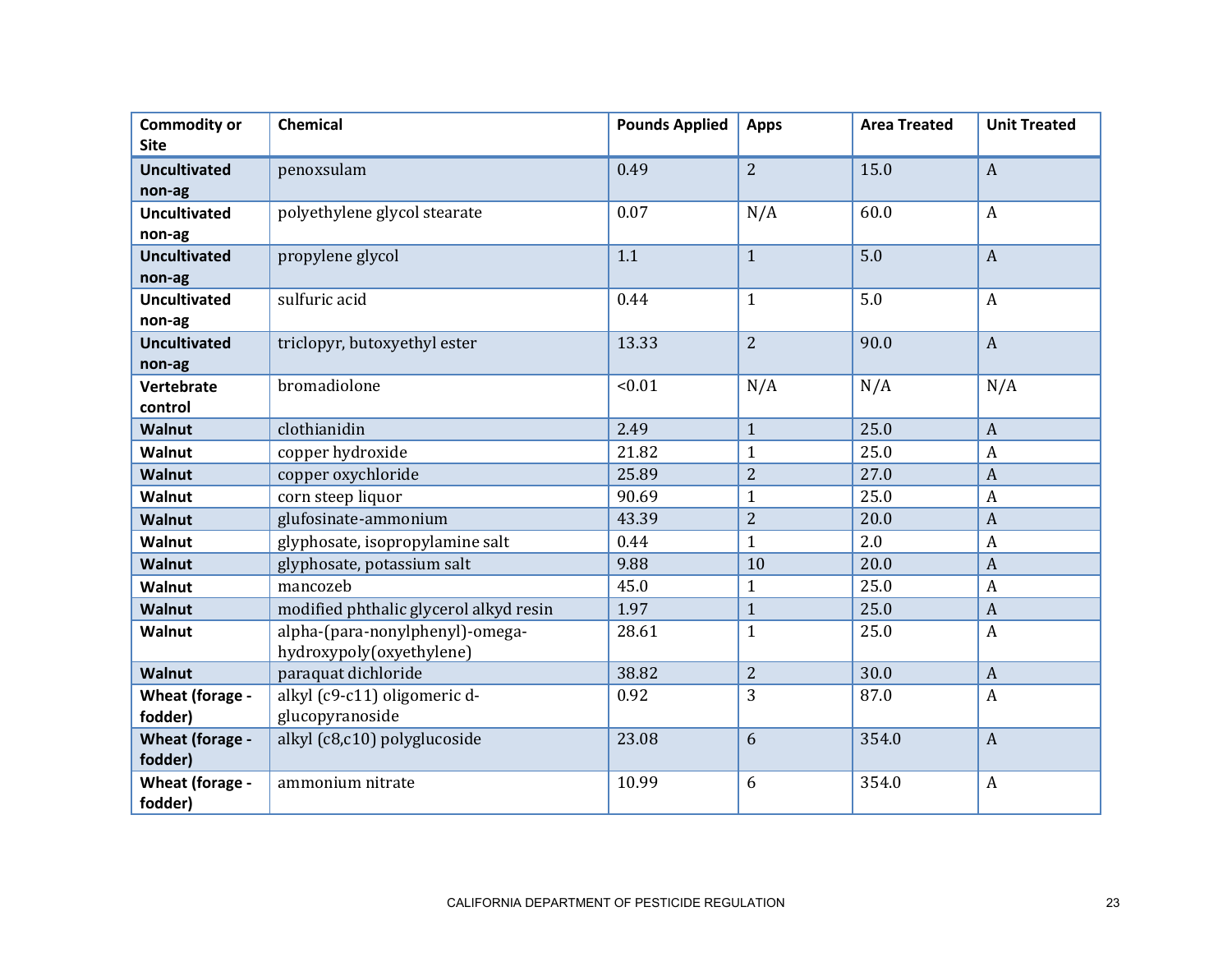| <b>Commodity or</b>               | <b>Chemical</b>                                             | <b>Pounds Applied</b> | <b>Apps</b>    | <b>Area Treated</b> | <b>Unit Treated</b> |
|-----------------------------------|-------------------------------------------------------------|-----------------------|----------------|---------------------|---------------------|
| <b>Site</b>                       |                                                             |                       |                |                     |                     |
| Wheat (forage -<br>fodder)        | ammonium sulfate                                            | 21.98                 | 6              | 354.0               | $\mathbf{A}$        |
|                                   |                                                             |                       |                |                     |                     |
| Wheat (forage -<br>fodder)        | bromoxynil octanoate                                        | 42.95                 | $\mathbf{1}$   | 59.0                | $\boldsymbol{A}$    |
| <b>Wheat (forage -</b><br>fodder) | carfentrazone-ethyl                                         | 2.96                  | 5              | 205.0               | $\boldsymbol{A}$    |
| Wheat (forage -<br>fodder)        | clopyralid, monoethanolamine salt                           | 19.25                 | $\overline{2}$ | 118.0               | $\boldsymbol{A}$    |
| Wheat (forage -<br>fodder)        | 2,4-d, dimethylamine salt                                   | 94.9                  | $\overline{4}$ | 127.0               | $\boldsymbol{A}$    |
| Wheat (forage -<br>fodder)        | dimethylpolysiloxane                                        | 0.02                  | 6              | 354.0               | $\boldsymbol{A}$    |
| Wheat (forage -<br>fodder)        | hydrotreated paraffinic solvent                             | 4.62                  | $\overline{3}$ | 87.0                | $\mathbf{A}$        |
| Wheat (forage -<br>fodder)        | mcpa, dimethylamine salt                                    | 155.91                | 5              | 276.0               | $\boldsymbol{A}$    |
| <b>Wheat (forage -</b><br>fodder) | mesosulfuron-methyl                                         | 3.69                  | 5              | 276.0               | $\boldsymbol{A}$    |
| Wheat (forage -<br>fodder)        | 4-nonylphenol, formaldehyde resin,<br>propoxylated          | 13.85                 | 3              | 87.0                | $\boldsymbol{A}$    |
| Wheat (forage -<br>fodder)        | alpha-(para-nonylphenyl)-omega-<br>hydroxypoly(oxyethylene) | 122.84                | 15             | 801.0               | $\overline{A}$      |
| Wheat (forage -<br>fodder)        | polyethylene glycol                                         | 26.97                 | 12             | 714.0               | $\boldsymbol{A}$    |
| <b>Wheat (forage -</b><br>fodder) | pyroxsulam                                                  | 4.22                  | 5              | 320.0               | $\boldsymbol{A}$    |
| Wheat (forage -<br>fodder)        | tall oil fatty acids                                        | 26.97                 | 12             | 714.0               | $\boldsymbol{A}$    |
| <b>Wheat (forage -</b><br>fodder) | tribenuron-methyl                                           | 2.5                   | 5              | 320.0               | $\boldsymbol{A}$    |